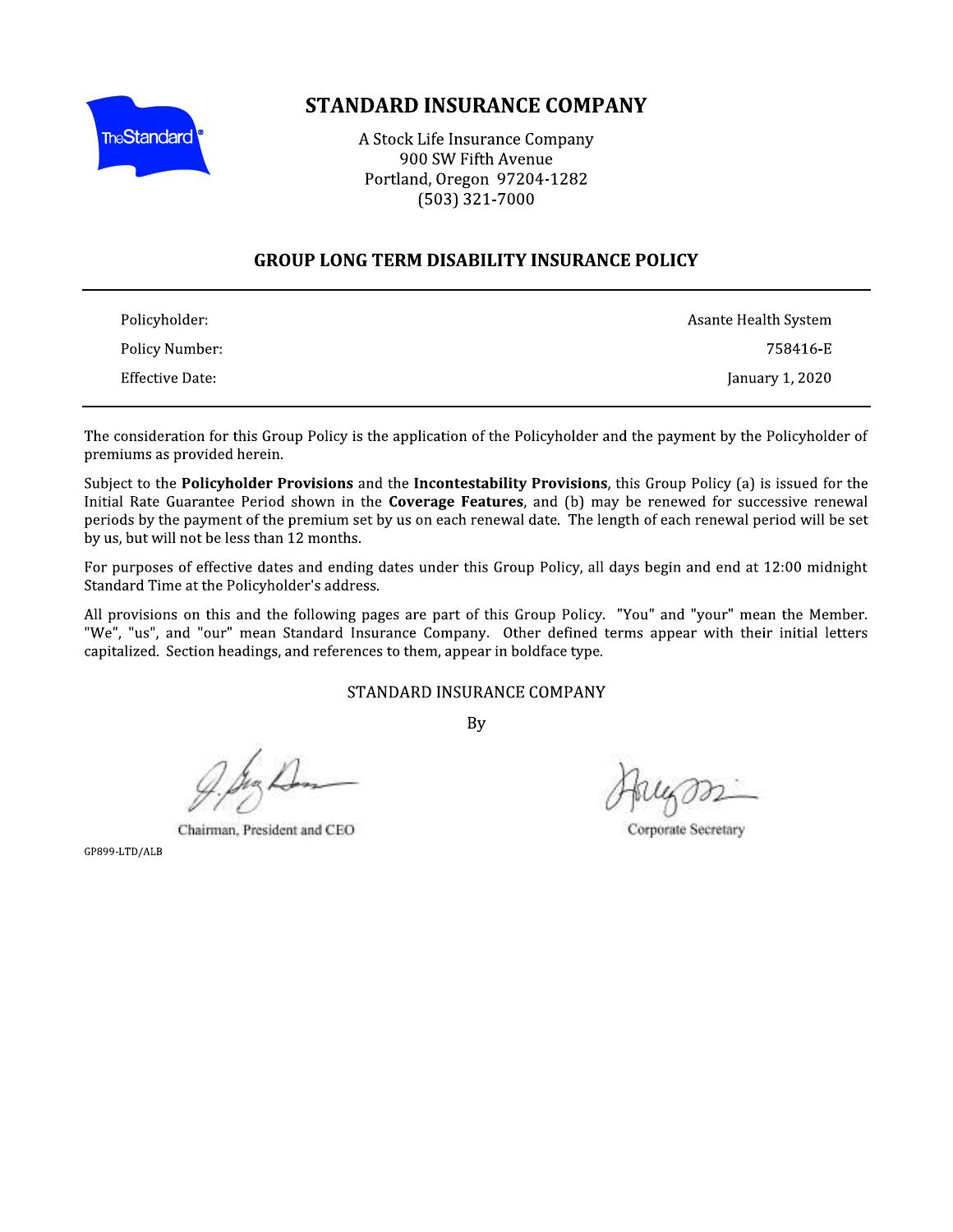# **Table of Contents**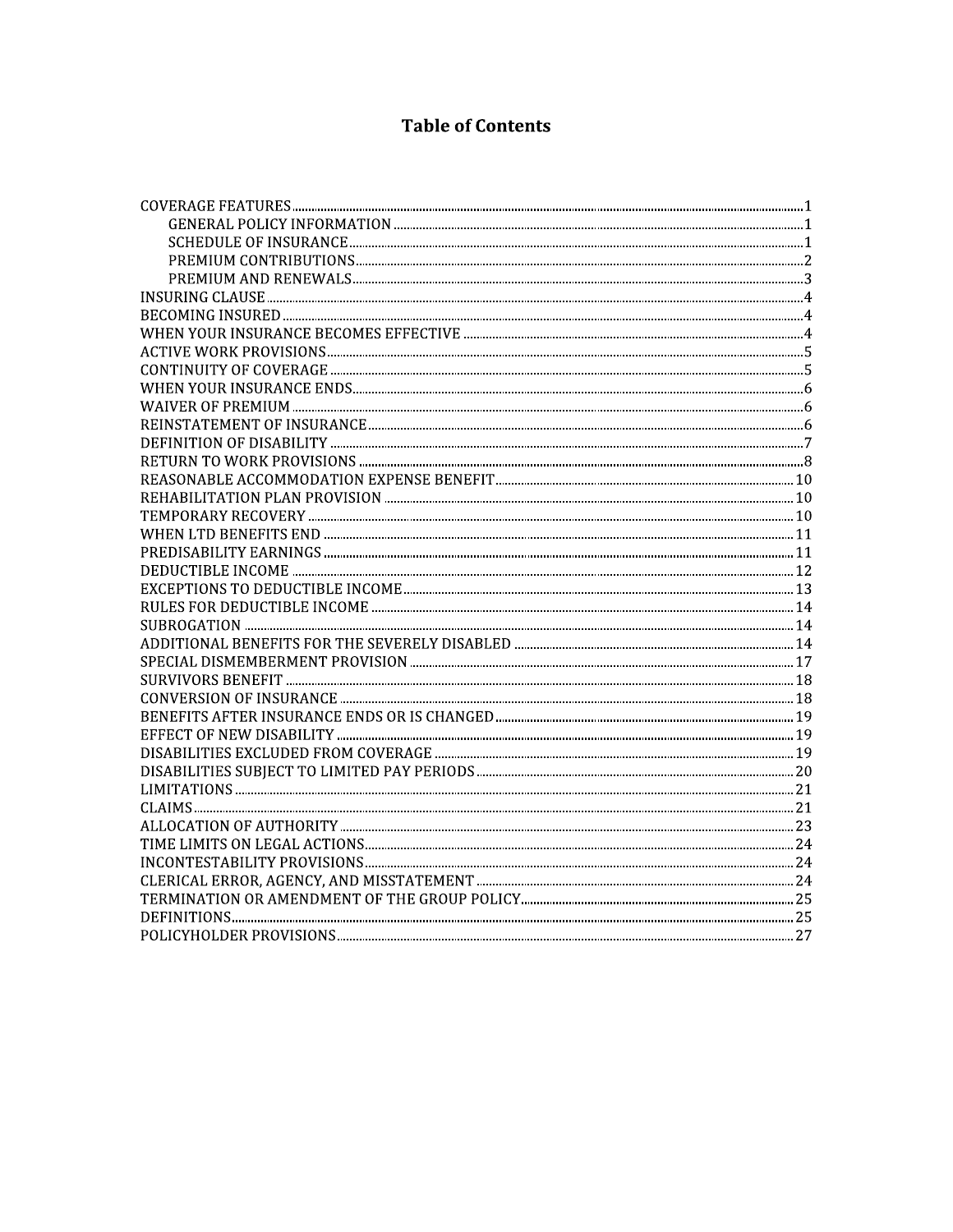### **Index of Defined Terms**

Active Work, Actively At Work, 5 Activities Of Daily Living, 16 Allowable Periods, 10 Any Occupation, 8 Any Occupation Period, 2 Assisted Living Benefit, 2, 14

Bathing, 16 Benefit Waiting Period, 2, 25

Child, 9 Class Definition, 1 Continence, 16 Contributory, 25 CPI-W, 25

Deductible Income, 12 Disabled. 7 Domestic Partner, 26 Donated Amounts, 12 Dressing, 16

Eating, 16 Eligibility Waiting Period, 1 Employer, 25 Employer $(s)$ , 1 Evidence Of Insurability, 5

Family Care Expenses, 9 Family Member, 9

Grace Period, 27 Group Policy, 25 Group Policy Effective Date, 1 Group Policy Number, 1

Hands-on Assistance, 16 Hospital, 20

**Indexed Predisability Earnings, 25** Initial Rate Guarantee Period, 3 Injury, 26

Loss (for Special Dismemberment), 17 LTD Benefit, 26

Material Duties, 8 Maximum Benefit Period, 2, 26 Maximum LTD Benefit. 2 Member, 1, 4 Mental Disorder, 20 Minimum Benefit Period, 17 Minimum LTD Benefit, 2 Minimum Participation Number, 3 Minimum Participation Percentage, 3

Noncontributory, 26

Own Occupation, 7 Own Occupation Period, 2

Physical Disease, 26 Physician, 26 Policyholder, 1 Predisability Earnings, 11 Preexisting Condition, 19 Preexisting Condition (for Additional Benefits For The Severely Disabled), 16 Pregnancy, 26 Premium Due Dates, 3 Premium Rates, 3 Prior Plan, 26

Reasonable Accommodation Expense Benefit,  $10$ Rehabilitation Plan, 10

Severance Pay, 12 Severe Cognitive Impairment, 17 Social Security Normal Retirement Age  $(SSNRA)$ , 2 Spouse, 26 Standby Assistance, 17 Substance Abuse, 20 Substantial Supervision, 17 Survivors Benefit, 18

Temporary Recovery, 10 Toileting, 16 Transferring, 16

War, 16, 17, 19 Work Earnings, 8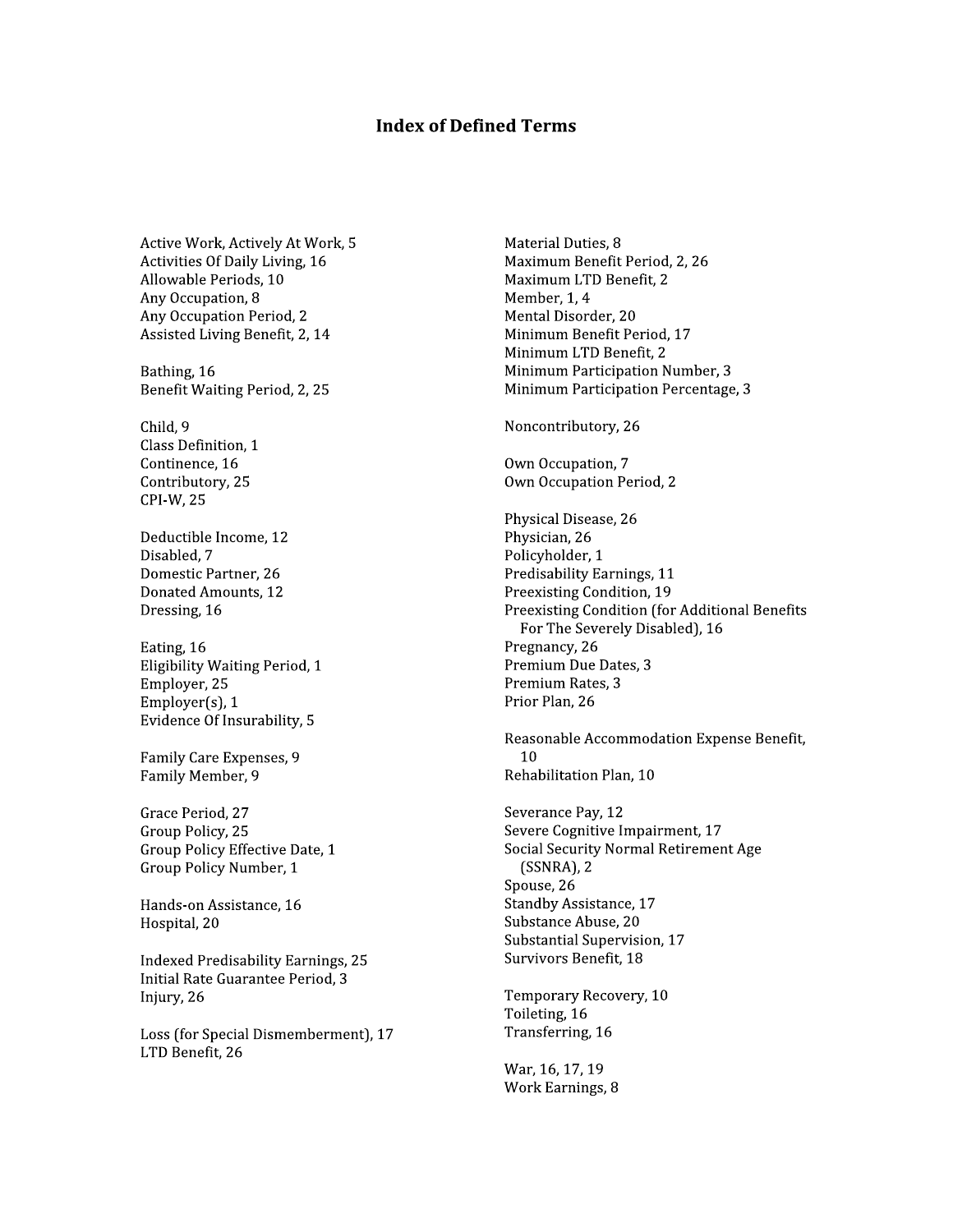# **COVERAGE FEATURES**

This section contains many of the features of your long term disability (LTD) insurance. Other provisions, including exclusions, limitations, and Deductible Income, appear in other sections. Please refer to the text of each section for full details. The Table of Contents and the Index of Defined Terms help locate sections and definitions.

# **GENERAL POLICY INFORMATION**

| Group Policy Number:         | 758416-E             |
|------------------------------|----------------------|
| Policyholder:                | Asante Health System |
| $Employer(s)$ :              | Asante Health System |
| Group Policy Effective Date: | January 1, 2020      |
| Policy Issued in:            | Oregon               |
|                              |                      |

Member means:

- 1. A regular employee of the Employer, other than a flexible workforce status employee;
- 2. Actively At Work at least 20 hours each week (for purposes of the Member definition, Actively At Work will include regularly scheduled days off, holidays, or vacation days, so long as the person is capable of Active Work on those days); and
- 3. A citizen or resident of the United States or Canada.

Member does not include a temporary or seasonal employee, a full-time member of the armed forces of any country, a leased employee, or an independent contractor.

Class Definition:

- Class 1: All Members who are a president/CEO, senior vice president or vice president
- Class 2: All Members who are a physician, director or manager

Class 3: All other Members

# **SCHEDULE OF INSURANCE**

**Eligibility Waiting Period:** You are eligible on one of the following dates: If you are a Member on the Group Policy Effective Date, you are eligible on that date. If you become a Member after the Group Policy Effective Date, you are eligible on the date you become a Member.

Eligibility Waiting Period means the period you must be a Member before you become eligible for insurance.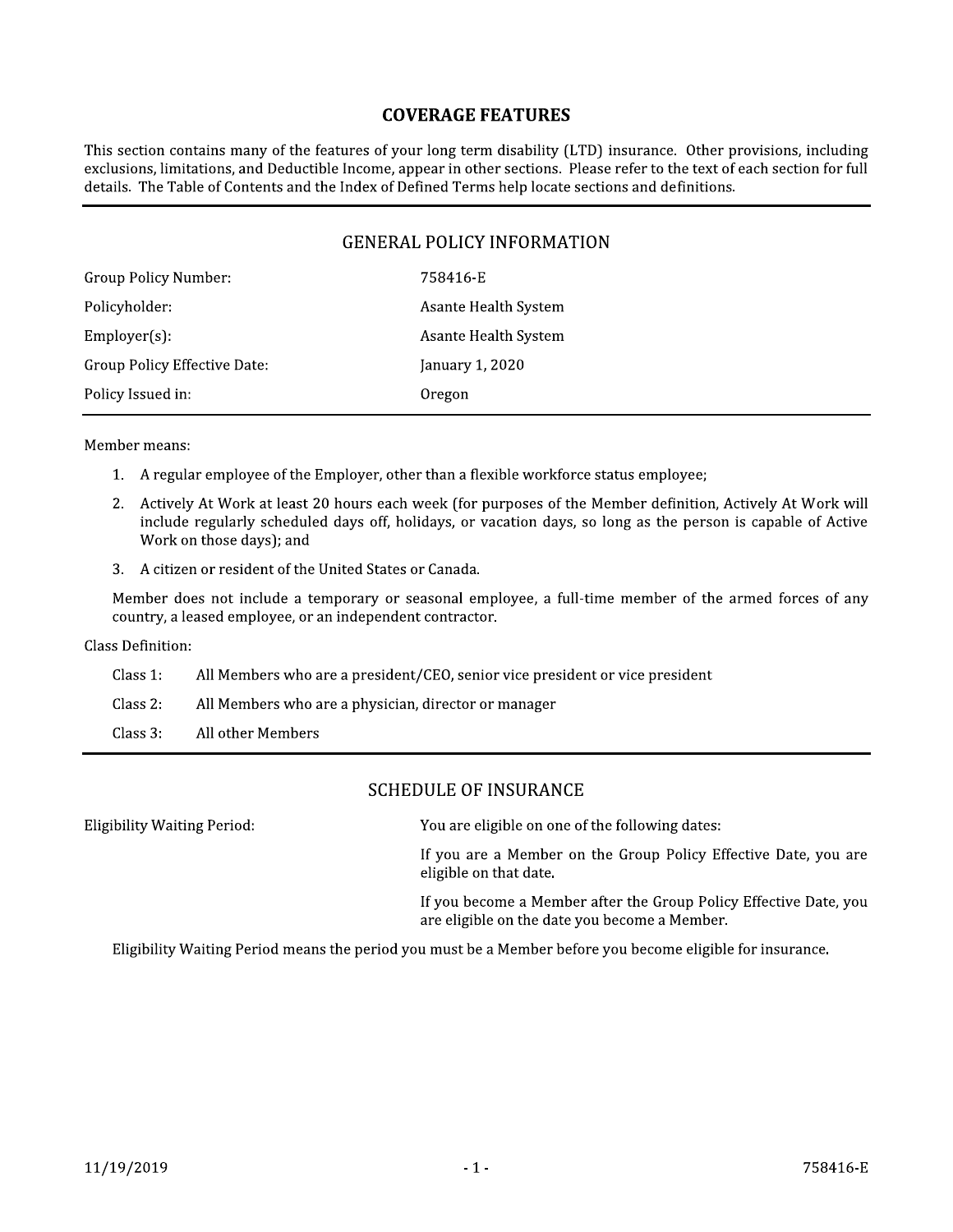| <b>Own Occupation Period:</b>  | Class 1 and 2: From the end of the Benefit Waiting Period to the<br>end of the Maximum Benefit Period.                                                                                             |
|--------------------------------|----------------------------------------------------------------------------------------------------------------------------------------------------------------------------------------------------|
|                                | Class 3: The first 24 months for which LTD Benefits are paid.                                                                                                                                      |
| Any Occupation Period:         | Class 1 and 2: Not applicable.                                                                                                                                                                     |
|                                | Class 3: From the end of the Own Occupation Period to the end of<br>the Maximum Benefit Period.                                                                                                    |
| LTD Benefit:                   | Class 1: 60% of the first \$25,000 of your Predisability Earnings,<br>reduced by Deductible Income.                                                                                                |
|                                | Class 2 and 3: $66\frac{2}{3}\%$ of the first \$13,500 of your Predisability<br>Earnings, reduced by Deductible Income.                                                                            |
| Maximum:                       | Class 1: \$15,000 before reduction by Deductible Income.                                                                                                                                           |
|                                | Class 2 and 3: \$9,000 before reduction by Deductible Income.                                                                                                                                      |
| Minimum:                       | \$100 or 10% of your LTD Benefit before reduction by Deductible<br>Income, whichever is greater.                                                                                                   |
| Assisted Living Benefit:       | Class 1: An additional 20% of the first \$25,000 of your Predisability<br>Earnings, but not to exceed \$5,000. The Assisted Living Benefit is<br>not reduced by Deductible Income.                 |
|                                | Class 2 and 3: An additional 13 $1/3\%$ of the first \$13,500 of your<br>Predisability Earnings, but not to exceed \$1,800.<br>The Assisted<br>Living Benefit is not reduced by Deductible Income. |
| <b>Benefit Waiting Period:</b> | 180 days.                                                                                                                                                                                          |
| Maximum Benefit Period:        | Determined by your age when Disability begins, as follows:                                                                                                                                         |
| Age                            | Maximum Benefit Period                                                                                                                                                                             |
|                                |                                                                                                                                                                                                    |
|                                |                                                                                                                                                                                                    |

Social Security Normal Retirement Age (SSNRA) means your normal retirement age under the Federal Social Security Act, as amended.

# PREMIUM CONTRIBUTIONS

Insurance is:

Noncontributory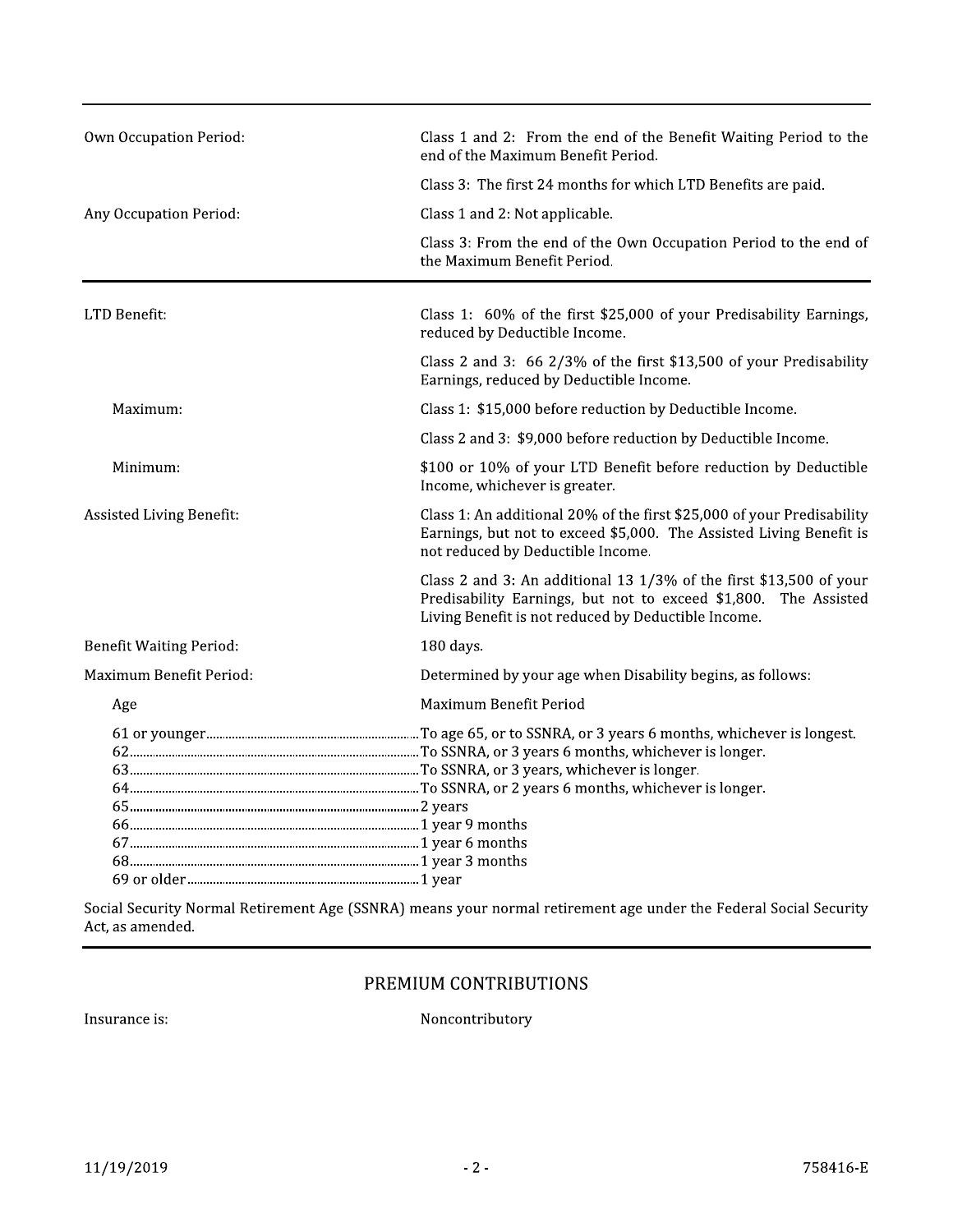# PREMIUM AND RENEWALS

| Premium Rates:                           |                                                                                                            |
|------------------------------------------|------------------------------------------------------------------------------------------------------------|
| LTD Insurance:                           | Class 1: 0.470% of the first \$25,000 of each insured Member's<br>insured Predisability Earnings.          |
|                                          | Class 2 and 3: $0.470\%$ of the first \$13,500 of each insured<br>Member's insured Predisability Earnings. |
| Premium Due Dates:                       | January 1, 2020 and the first day of each calendar month<br>thereafter.                                    |
| Initial Rate Guarantee Period:           | January 1, 2020 to January 1, 2023                                                                         |
| <b>Minimum Participation Number:</b>     | 10 insured Members                                                                                         |
| <b>Minimum Participation Percentage:</b> | 100% of eligible Members                                                                                   |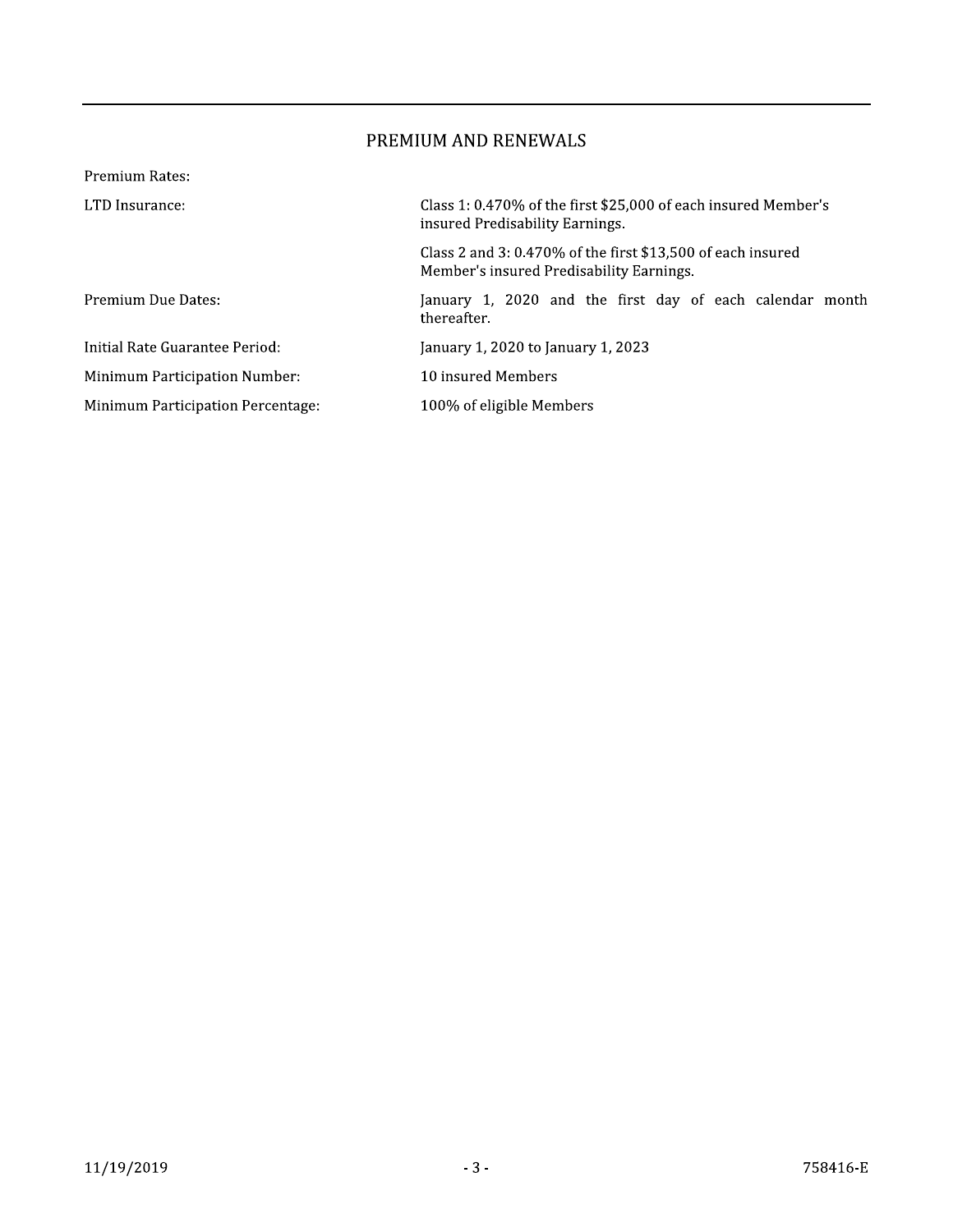## **INSURING CLAUSE**

If you become Disabled while insured under the Group Policy, we will pay LTD Benefits according to the terms of the Group Policy after we receive Proof Of Loss satisfactory to us.

LT.IC.OT.1

# **BECOMING INSURED**

To become insured you must be a Member, complete your Eligibility Waiting Period, and meet the requirements in **Active Work Provisions and When Your Insurance Becomes Effective.** 

You are a Member if you are:

- 1. A regular employee of the Employer, other than a flexible workforce status employee;
- 2. Actively At Work at least 20 hours each week (for purposes of the Member definition, Actively At Work will include regularly scheduled days off, holidays, or vacation days, so long as you are capable of Active Work on those days); and
- 3. A citizen or resident of the United States or Canada.

You are not a Member if you are a temporary or seasonal employee, a full-time member of the armed forces of any country, a leased employee, or an independent contractor.

Eligibility Waiting Period means the period you must be a Member before you become eligible for insurance. Your Eligibility Waiting Period is shown in the Coverage Features.

(VAR MBR DEF) LT.BI.OT.1

# WHEN YOUR INSURANCE BECOMES EFFECTIVE

A. When Insurance Becomes Effective

Subject to the Active Work Provisions, your insurance becomes effective as follows:

1. Insurance Subject To Evidence Of Insurability

Insurance subject to Evidence Of Insurability becomes effective on the date we approve your Evidence Of Insurability.

2. Insurance Not Subject To Evidence of Insurability

The Coverage Features states whether insurance is Contributory or Noncontributory.

a. Noncontributory Insurance

Noncontributory insurance not subject to Evidence Of Insurability becomes effective on the date you become eligible.

b. Contributory Insurance

You must apply in writing for Contributory insurance and agree to pay premiums. Contributory insurance not subject to Evidence Of Insurability becomes effective on:

- The date you become eligible if you apply on or before that date; or i.
- ii. The date you apply if you apply within 31 days after you become eligible.

Late application: Evidence Of Insurability is required if you apply more than 31 days after you become eligible.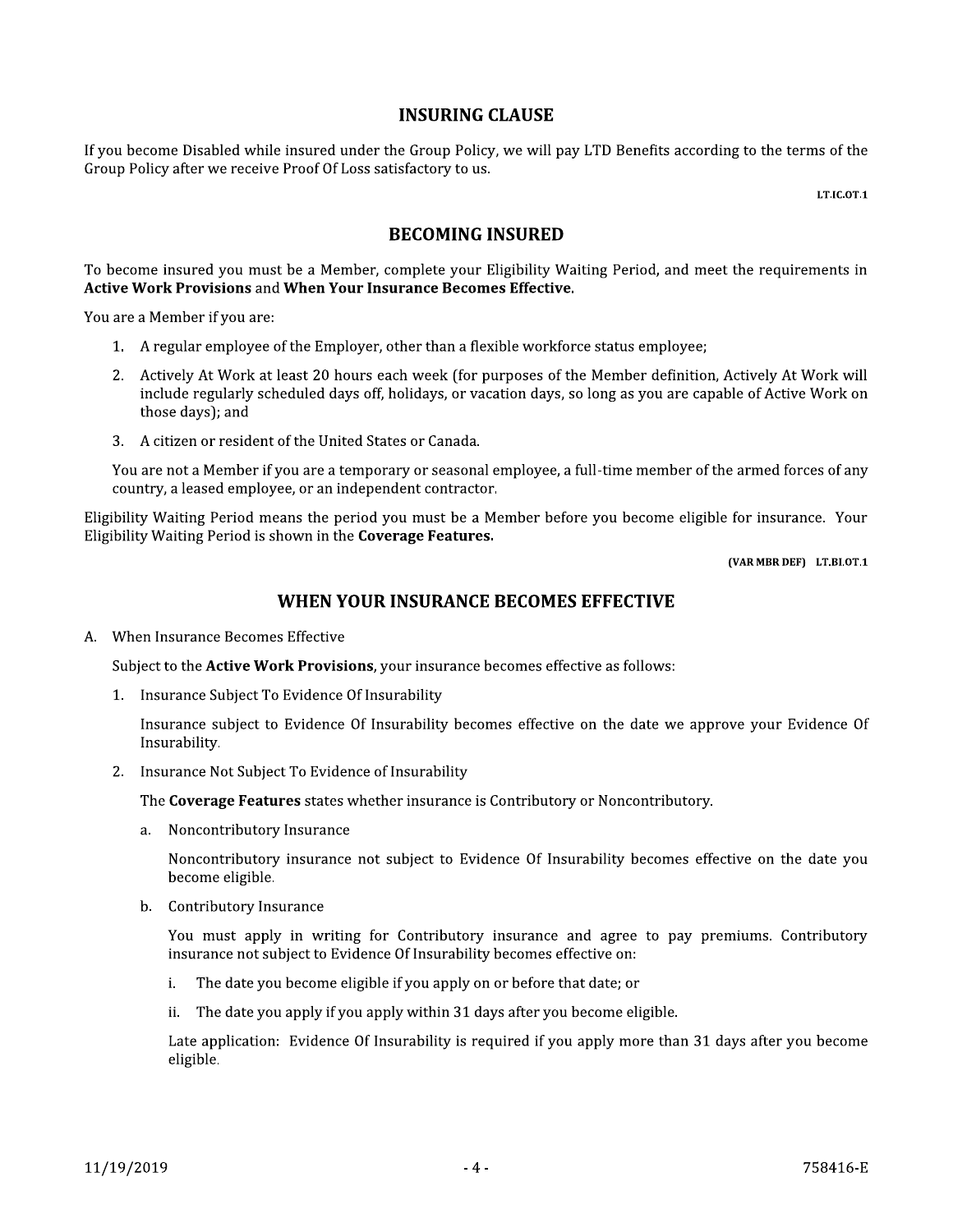- **B.** Takeover Provisions
	- 1. If you were insured under the Prior Plan on the day before the effective date of your Employer's coverage under the Group Policy, your Eligibility Waiting Period is waived on the effective date of your Employer's coverage under the Group Policy.
	- 2. You must submit satisfactory Evidence Of Insurability to become insured if you were eligible for insurance under the Prior Plan for more than 31 days but were not insured.
- C. Evidence Of Insurability Requirement

Evidence Of Insurability satisfactory to us is required:

- For late application for Contributory insurance. a.
- For Members eligible but not insured under the Prior Plan.  $\mathbf{b}$ .
- For reinstatements if required.  $c.$

Providing Evidence Of Insurability means you must:

- 1. Complete and sign our medical history statement;
- 2. Sign our form authorizing us to obtain information about your health;
- Undergo a physical examination, if required by us, which may include blood testing; and  $3.$
- 4. Provide any additional information about your insurability that we may reasonably require.

(VAR EOI) LT.EF.OT.1

# **ACTIVE WORK PROVISIONS**

#### A. Active Work Requirement

You must be capable of Active Work on the day before the scheduled effective date of your insurance or your insurance will not become effective as scheduled. If you are incapable of Active Work because of Physical Disease, Injury, Pregnancy or Mental Disorder on the day before the scheduled effective date of your insurance, your insurance will not become effective until the day after you complete one full day of Active Work as an eligible Member.

Active Work and Actively At Work mean performing with reasonable continuity the Material Duties of your Own Occupation at your Employer's usual place of business.

B. Changes In Insurance

This Active Work requirement also applies to any increase in your insurance.

LT.AW.OT.1

# **CONTINUITY OF COVERAGE**

If your Disability is subject to the Preexisting Condition Exclusion, LTD Benefits will be payable if:

- 1. You were insured under the Prior Plan on the day before the effective date of your Employer's coverage under the Group Policy;
- 2. You became insured under the Group Policy when your insurance under the Prior Plan ceased;
- 3. You were continuously insured under the Group Policy from the effective date of your insurance under the Group Policy through the date you became Disabled from the Preexisting Condition; and
- 4. Benefits would have been payable under the terms of the Prior Plan if it had remained in force, taking into account the preexisting condition exclusion, if any, of the Prior Plan.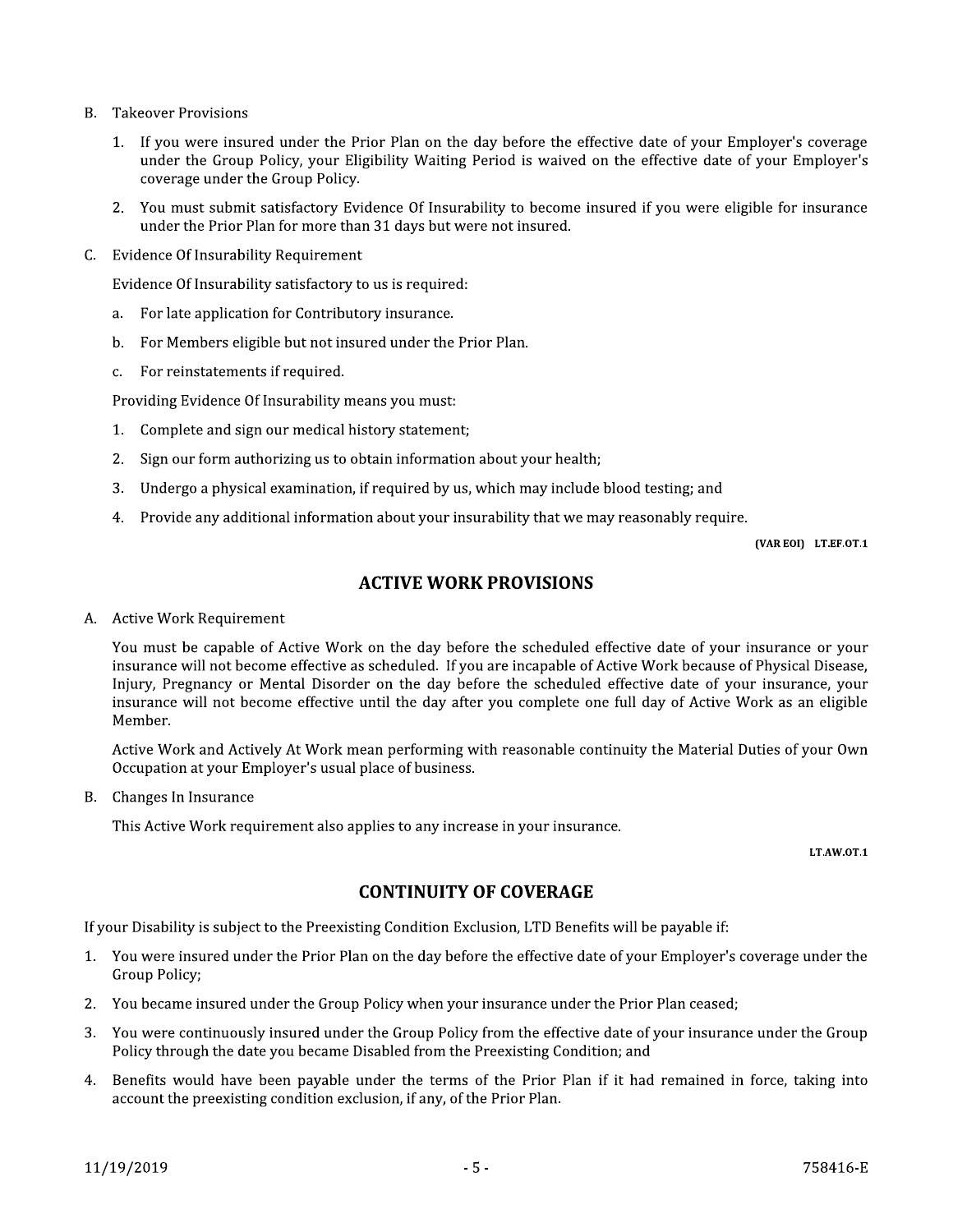For such a Disability, the amount of your LTD Benefit will be the lesser of:

- The monthly benefit that would have been payable under the terms of the Prior Plan if it had remained in  $a$ force: or
- b. The LTD Benefit payable under the terms of the Group Policy, but without application of the Preexisting Condition Exclusion.

Your LTD Benefits for such a Disability will end on the earlier of the following dates:

- a. The date benefits would have ended under the terms of the Prior Plan if it had remained in force; or
- b. The date LTD Benefits end under the terms of the Group Policy.

(PX) LT.CC.OT.1

# **WHEN YOUR INSURANCE ENDS**

Your insurance ends automatically on the earliest of:

- 1. The date the last period ends for which a premium contribution was made for your insurance.
- $2.$ The date the Group Policy terminates.
- $3.$ The last day of the calendar month in which your employment terminates.
- 4. The last day of the calendar month in which you cease to be a Member. However, your insurance will be continued during the following periods when you are absent from Active Work, unless it ends under any of the above.
	- During the first 90 days of a temporary or indefinite administrative or involuntary leave of absence or sick  $a<sub>z</sub>$ leave, provided your Employer is paying you at least the same Predisability Earnings paid to you immediately before you ceased to be a Member. A period when you are absent from Active Work as part of a severance or other employment termination agreement is not a leave of absence, even if you are receiving the same Predisability Earnings.
	- b. During a leave of absence if continuation of your insurance under the Group Policy is required by a statemandated family or medical leave act or law.
	- During any other temporary leave of absence approved by your Employer in advance and in writing and  $C.$ scheduled to last 30 days or less. A period of Disability is not a leave of absence.
	- d. During the Benefit Waiting Period.

LT.EN.OT.1X

# **WAIVER OF PREMIUM**

We will waive payment of premium for your insurance while LTD Benefits are payable.

LT.WP.0T.1

# **REINSTATEMENT OF INSURANCE**

If your insurance ends, you may become insured again as a new Member. However, the following will apply:

- 1. If you cease to be a Member because of a covered Disability following the Benefit Waiting Period, your insurance will end: however, if you become a Member again immediately after LTD Benefits end, the Eligibility Waiting Period will be waived and, with respect to the condition(s) for which LTD Benefits were payable, the Preexisting Condition Exclusion will be applied as if your insurance had remained in effect during that period of Disability.
- 2. If your insurance ends because you cease to be a Member for any reason other than a covered Disability, and if you become a Member again within 90 days, the Eligibility Waiting Period will be waived.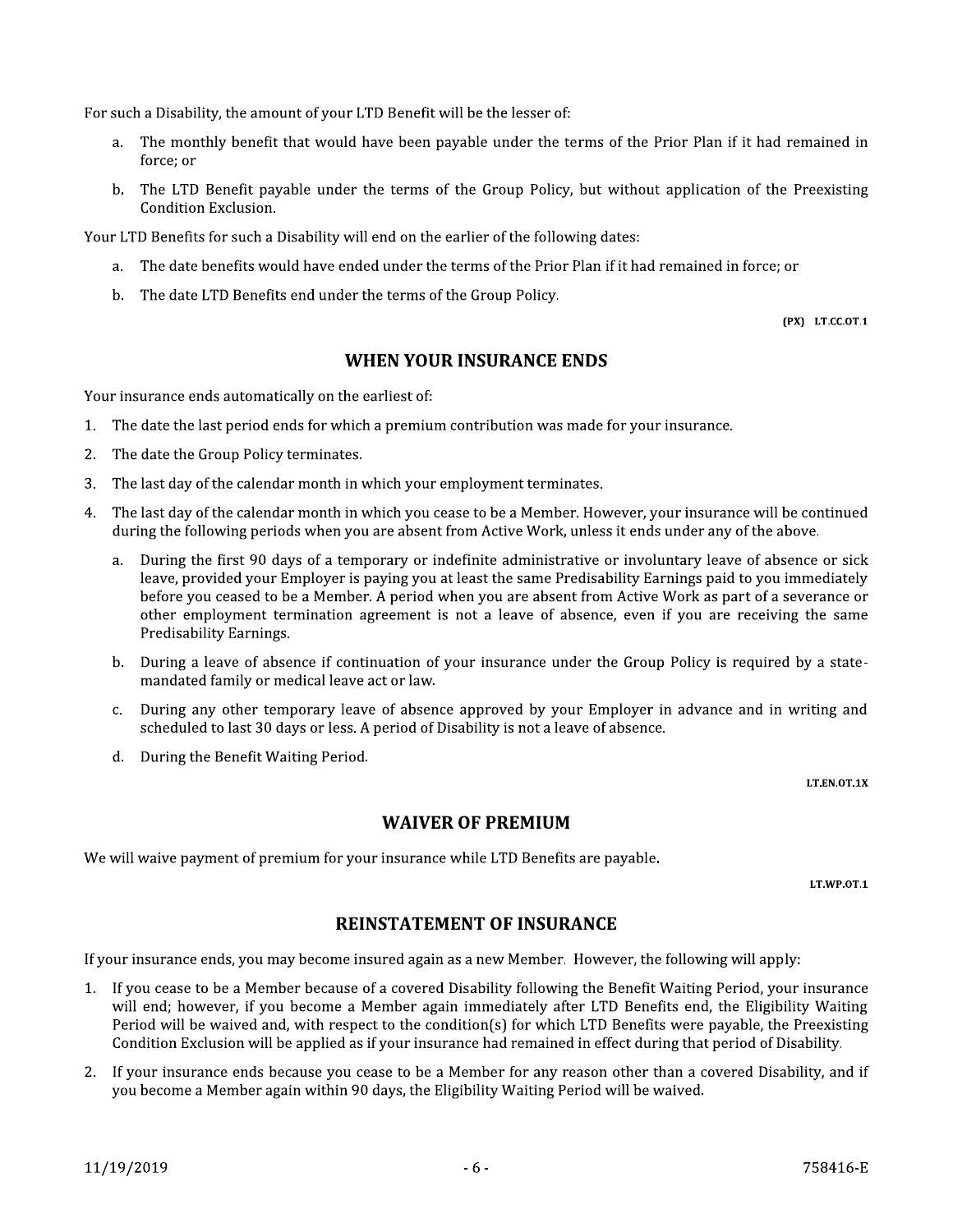- 3. If your insurance ends because you fail to make a required premium contribution, you must provide Evidence Of Insurability to become insured again.
- 4. If your insurance ends because you are on a federal or state-mandated family or medical leave of absence, and you become a Member again immediately following the period allowed, your insurance will be reinstated pursuant to the federal or state-mandated family or medical leave act or law.
- The Preexisting Conditions Exclusion will be applied as if insurance had remained in effect in the following  $5.$ instances:
	- If you become insured again within 90 days.  $a_{\cdot}$
	- b. If required by federal or state-mandated family or medical leave act or law and you become insured again immediately following the period allowed under the family or medical leave act or law.
- 6 In no event will insurance be retroactive.

LT.RE.OT.2

# **DEFINITION OF DISABILITY**

You are Disabled if you meet the following definitions during the periods they apply:

- A. Own Occupation Definition Of Disability.
- B. Any Occupation Definition Of Disability.
- Own Occupation Definition Of Disability A.

During the Benefit Waiting Period and the Own Occupation Period you are required to be Disabled only from your Own Occupation.

You are Disabled from your Own Occupation if, as a result of Physical Disease, Injury, Pregnancy or Mental Disorder:

- 1. You are unable to perform with reasonable continuity the Material Duties of your Own Occupation; and
- $2.$ You suffer a loss of at least 20% in your Indexed Predisability Earnings when working in your Own Occupation.

Note: You are not Disabled merely because your right to perform your Own Occupation is restricted, including a restriction or loss of license.

During the Own Occupation Period you may work in another occupation while you meet the Own Occupation Definition Of Disability. However, you will no longer be Disabled when your Work Earnings from another occupation meet or exceed 80% of your Indexed Predisability Earnings. Your Work Earnings may be Deductible Income. See Return To Work Provisions and Deductible Income.

Own Occupation means any employment, business, trade, profession, calling or vocation that involves Material Duties of the same general character as the usual occupation you are ordinarily performing for your Employer when Disability begins. In determining your Own Occupation, we are not limited to looking at the way you perform your job for your Employer, but we may also look at the way the occupation is generally performed in the national economy. If your Own Occupation involves the rendering of professional services and you are required to have a professional or occupational license in order to work, your Own Occupation is as broad as the scope of your license.

However, if your Own Occupation is medical doctor, during the Benefit Waiting Period and the Own Occupation Period, we will consider your Own Occupation to be the one general or sub-specialty in which you are board certified to practice for which there is a specialty or sub-specialty recognized by the American Board of Medical Specialties, provided you have earned at least 60% of your gross professional service fee income in your specialty or sub-specialty during the immediately before you become Disabled. If the sub-specialty in which you are practicing is not recognized by the American Board of Medical Specialties, you will be considered practicing in the general specialty category.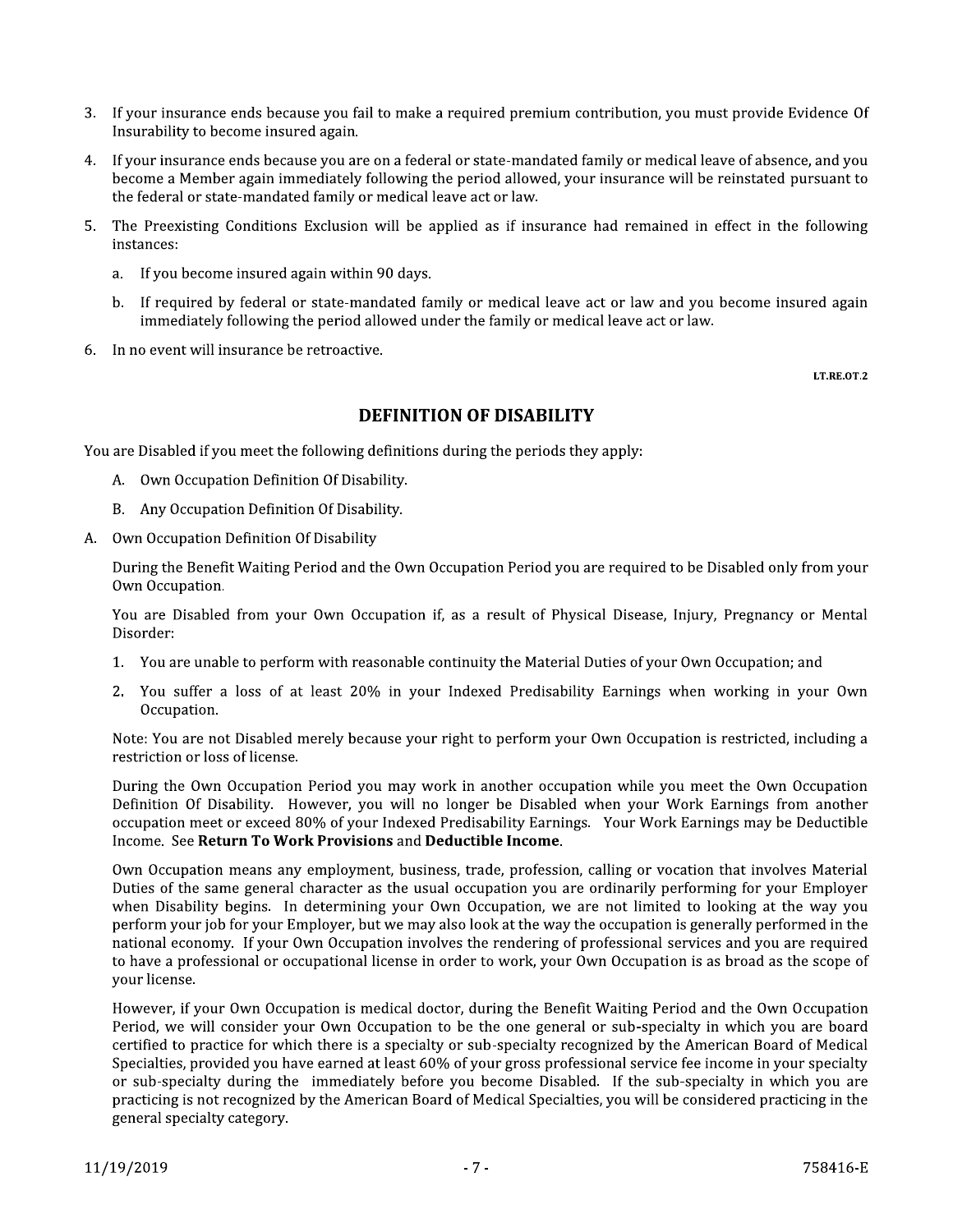Material Duties means the essential tasks, functions and operations, and the skills, abilities, knowledge, training and experience, generally required by employers from those engaged in a particular occupation that cannot be reasonably modified or omitted. In no event will we consider working an average of more than 40 hours per week to be a Material Duty.

B. Any Occupation Definition Of Disability

During the Any Occupation Period you are required to be Disabled from all occupations.

You are Disabled from all occupations if, as a result of Physical Disease, Injury, Pregnancy or Mental Disorder, you are unable to perform with reasonable continuity the Material Duties of Any Occupation.

Any Occupation means any occupation or employment which you are able to perform, whether due to education, training, or experience, which is available at one or more locations in the national economy and in which you can be expected to earn at least 60% of your Indexed Predisability Earnings within twelve months following your return to work, regardless of whether you are working in that or any other occupation.

Material Duties means the essential tasks, functions and operations, and the skills, abilities, knowledge, training and experience, generally required by employers from those engaged in a particular occupation that cannot be reasonably modified or omitted. In no event will we consider working an average of more than 40 hours per week to be a Material Duty.

Your Own Occupation Period and Any Occupation Period are shown in the Coverage Features.

(OWNOCC\_ANY\_NEW MED SPEC TO 65\_WITH 40) LT.DD.OR.1

# **RETURN TO WORK PROVISIONS**

A. Return To Work Responsibility

During the Own Occupation Period no LTD Benefits will be paid for any period when you are able to work in your Own Occupation and able to earn at least 20% of your Indexed Predisability Earnings, but you elect not to work.

During the Any Occupation Period no LTD Benefits will be paid for any period when you are able to work in Any Occupation and able to earn at least 20% of your Indexed Predisability Earnings, but you elect not to work.

B. Return To Work Incentive

You may serve your Benefit Waiting Period while working if you meet the Own Occupation Definition Of Disability.

You are eligible for the Return To Work Incentive on the first day you work after the Benefit Waiting Period if LTD Benefits are payable on that date. The Return To Work Incentive changes 12 months after that date, as follows:

- 1. During the first 12 months, your Work Earnings will be Deductible Income as determined in a., b. and c:
	- a. Determine the amount of your LTD Benefit as if there were no Deductible Income, and add your Work Earnings to that amount.
	- b. Determine 100% of your Indexed Predisability Earnings.
	- c. If a. is greater than b., the difference will be Deductible Income.
- 2. After those first 12 months, 50% of your Work Earnings will be Deductible Income.
- C. Work Earnings Definition

Work Earnings means your gross monthly earnings from work you perform while Disabled, plus the earnings you could receive if you worked as much as you are able to, considering your Disability, in work that is reasonably available:

- a. In your Own Occupation during the Own Occupation Period; and
- b. In Any Occupation during the Any Occupation Period.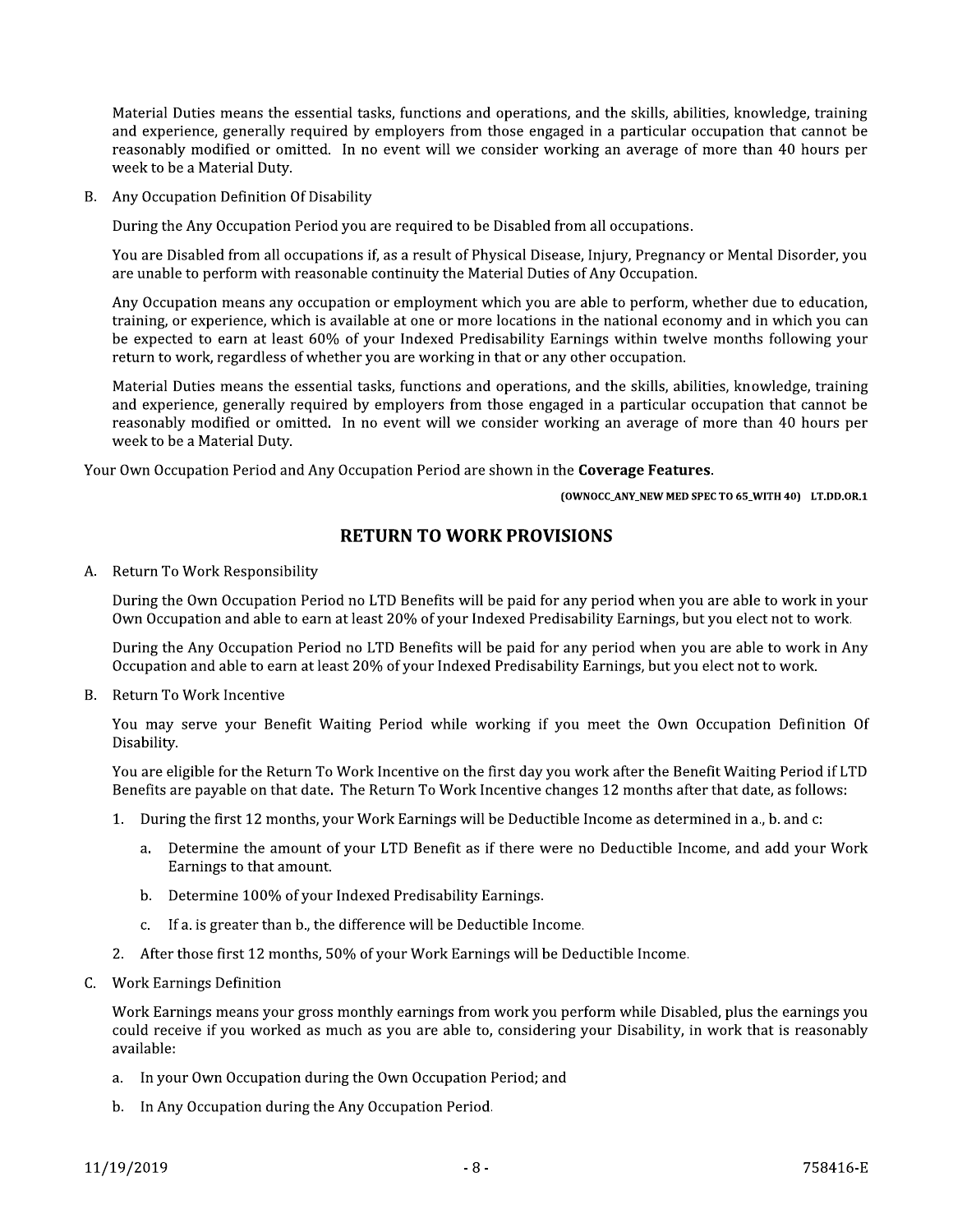Work Earnings includes earnings from your Employer, any other employer, or self-employment, and any sick pay, vacation pay, annual or personal leave pay or other salary continuation earned or accrued while working.

Earnings from work you perform will be included in Work Earnings when you have the right to receive them. If you are paid in a lump sum or on a basis other than monthly, we will prorate your Work Earnings over the period of time to which they apply. If no period of time is stated, we will use a reasonable one.

In determining your Work Earnings we:

- 1. Will use the financial accounting method you use for income tax purposes, if you use that method on a consistent basis.
- 2. Will not be limited to the taxable income you report to the Internal Revenue Service.
- 3. May ignore expenses under section 179 of the IRC as a deduction from your gross earnings.
- 4. May ignore depreciation as a deduction from your gross earnings.
- 5. May adjust the financial information you give us in order to clearly reflect your Work Earnings.

If we determine that your earnings vary substantially from month to month, we may determine your Work Earnings by averaging your earnings over the most recent three-month period. During the Own Occupation Period you will no longer be Disabled when your average Work Earnings over the last three months exceed 80% of your Indexed Predisability Earnings. During the Any Occupation Period you will no longer be Disabled when your average Work Earnings over the last three months exceed 60% of your Indexed Predisability Earnings.

D. Family Care Expenses Adjustment

If you must pay Family Care Expenses in order to work, we will reduce the amount of the Work Earnings used in determining your Deductible Income, subject to the following:

- 1. Your Work Earnings will be reduced by the first \$250 per Family Member of the monthly Family Care Expenses you pay, but not to exceed a total of \$500 for all Family Members.
- 2. The Work Earnings and the Family Care Expenses must be for the same period.
- 3. You must give us satisfactory proof of the Family Care Expenses you pay.
- 4. The Work Earnings reduction by Family Care Expenses will end 12 months after it begins.

Family Care Expenses means the amount you pay to a licensed care provider for the care of your Family which is necessary in order for you to work.

**Family Member means:** 

- 1. Your Child; or
- 2. Your Spouse, parent, grandparent, sibling, or other close family member residing in your home who is:
	- a. Continuously incapable of self-sustaining employment because of mental retardation or physical handicap; and
	- b. Chiefly dependent upon you for support and maintenance.

Child means:

- 1. Your child residing in your home (including your stepchild, the child of your Spouse and an adopted child), from live birth through age 11; or
- 2. Your child, age 12 or older, residing in your home (including your stepchild, the child of your Spouse and an adopted child) who is:
	- a. Continuously incapable of self-sustaining employment because of mental retardation or physical handicap; and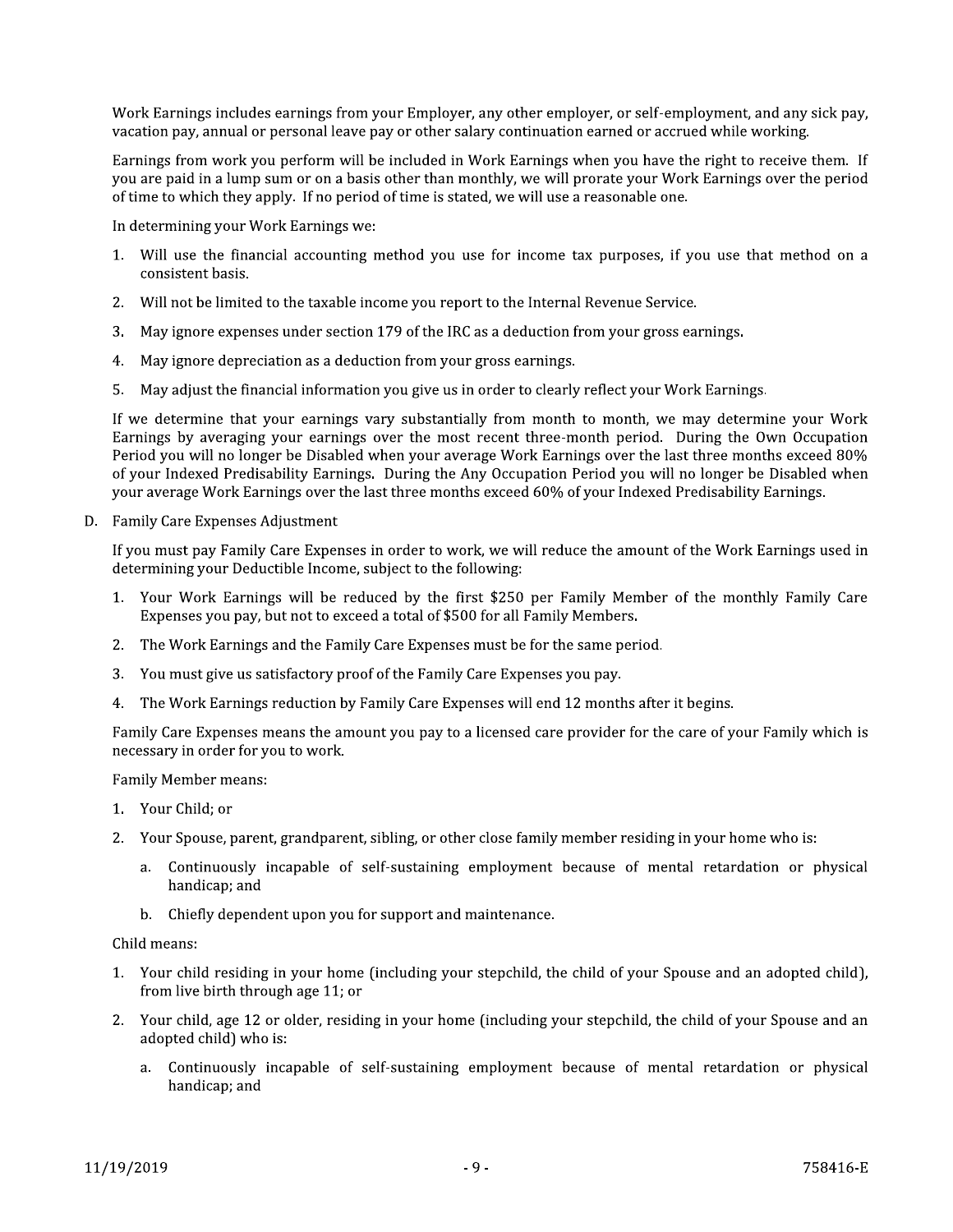b. Chiefly dependent upon you for support and maintenance.

(FAMILY CR\_DOMP) LT.RW.OT.1

# **REASONABLE ACCOMMODATION EXPENSE BENEFIT**

If you return to work in any occupation for any employer, not including self-employment, as a result of a reasonable accommodation made by such employer, we will pay that employer a Reasonable Accommodation Expense Benefit of up to \$25,000, but not to exceed the expenses incurred.

The Reasonable Accommodation Expense Benefit is payable only if the reasonable accommodation is approved by us in writing prior to its implementation.

LT.RA.OT.1

# **REHABILITATION PLAN PROVISION**

While you are Disabled you may qualify to participate in a Rehabilitation Plan. Rehabilitation Plan means a written plan, program or course of vocational training or education that is intended to prepare you to return to work.

To participate in a Rehabilitation Plan you must apply on our forms or in a letter to us. The terms, conditions and objectives of the plan must be accepted by you and approved by us in advance. We have the sole discretion to approve your Rehabilitation Plan.

While you are participating in an approved Rehabilitation Plan, your LTD Benefit will be increased by 10% of your Predisability Earnings. Your LTD Benefit may not exceed the Maximum LTD Benefit shown in the Coverage Features as a result of this increase.

An approved Rehabilitation Plan may include our payment of some or all of the expenses you incur in connection with the plan, including:

- Training and education expenses.  $a<sub>z</sub>$
- b. Family care expenses.
- Job-related expenses.  $\mathcal{C}$ .
- d. Job search expenses.

(WITH REHAB INC BFT) LT.RH.OT.1

# **TEMPORARY RECOVERY**

You may temporarily recover from your Disability and then become Disabled again from the same cause or causes without having to serve a new Benefit Waiting Period. Temporary Recovery means you cease to be Disabled for no longer than the applicable Allowable Period. See Definition Of Disability.

- A. Allowable Periods
	- 1. During the Benefit Waiting Period: a total of 90 days of recovery.
	- 2. During the Maximum Benefit Period: 180 days for each period of recovery.
- **B.** Effect Of Temporary Recovery

If your Temporary Recovery does not exceed the Allowable Periods, the following will apply.

- 1. The Predisability Earnings used to determine your LTD Benefit will not change.
- 2. The period of Temporary Recovery will not count toward your Benefit Waiting Period, your Maximum Benefit Period or your Own Occupation Period.
- 3. No LTD Benefits will be payable for the period of Temporary Recovery.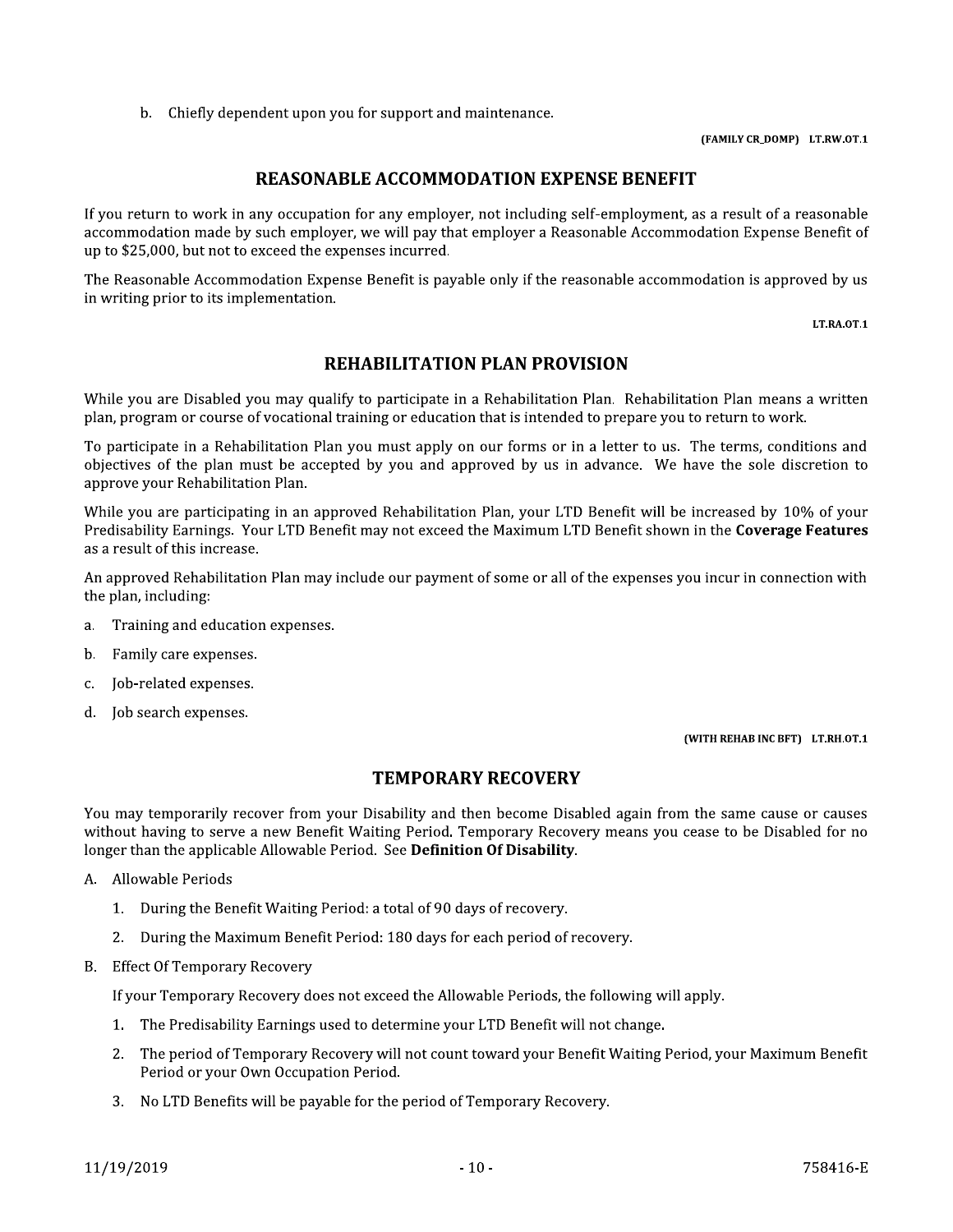- 4. No LTD Benefits will be payable after benefits become payable to you under any other disability insurance plan under which you become insured during your period of Temporary Recovery.
- 5. Except as stated above, the provisions of the Group Policy will be applied as if there had been no interruption of your Disability.

(NEW TR PERIOD) LT.TR.OT.1

# **WHEN LTD BENEFITS END**

Your LTD Benefits end automatically on the earliest of:

- 1. The date you are no longer Disabled.
- $2.$ The date your Maximum Benefit Period ends.
- 3. The date you die.
- 4. The date benefits become payable under any other LTD plan under which you become insured through employment during a period of Temporary Recovery.
- 5. The date you fail to provide proof of continued Disability and entitlement to LTD Benefits.

LT.BE.OT.1

# **PREDISABILITY EARNINGS**

Your Predisability Earnings will be based on your earnings in effect on your last full day of Active Work. Any subsequent change in your earnings after that last full day of Active Work will not affect your Predisability Earnings.

Predisability Earnings means your monthly rate of earnings from your Employer, including:

- 1. Contributions you make through a salary reduction agreement with your Employer to:
	- a. An Internal Revenue Code (IRC) Section  $401(k)$ ,  $403(b)$ ,  $408(k)$ ,  $408(p)$ , or  $457$  deferred compensation arrangement; or
	- b. An executive nonqualified deferred compensation arrangement.
- 2. Shift differential pay.
- 3. Amounts contributed to your fringe benefits according to a salary reduction agreement under an IRC Section 125 plan.

Predisability Earnings does not include:

- 1. Bonuses.
- 2. Commissions.
- 3. Overtime pay.
- 4. Stock options or stock bonuses.
- Your Employer's contributions on your behalf to any deferred compensation arrangement or pension plan.  $5.$
- 6. Any other extra compensation.

If you are paid on an annual contract basis, your monthly rate of earnings is one-twelfth  $(1/12th)$  of your annual contract salary.

If you are paid hourly, your monthly rate of earnings is based on your hourly pay rate multiplied by the number of hours you are regularly scheduled to work per month, but not more than 173 hours. If you do not have regular work hours, your monthly rate of earnings is based on the average number of hours you worked per month during the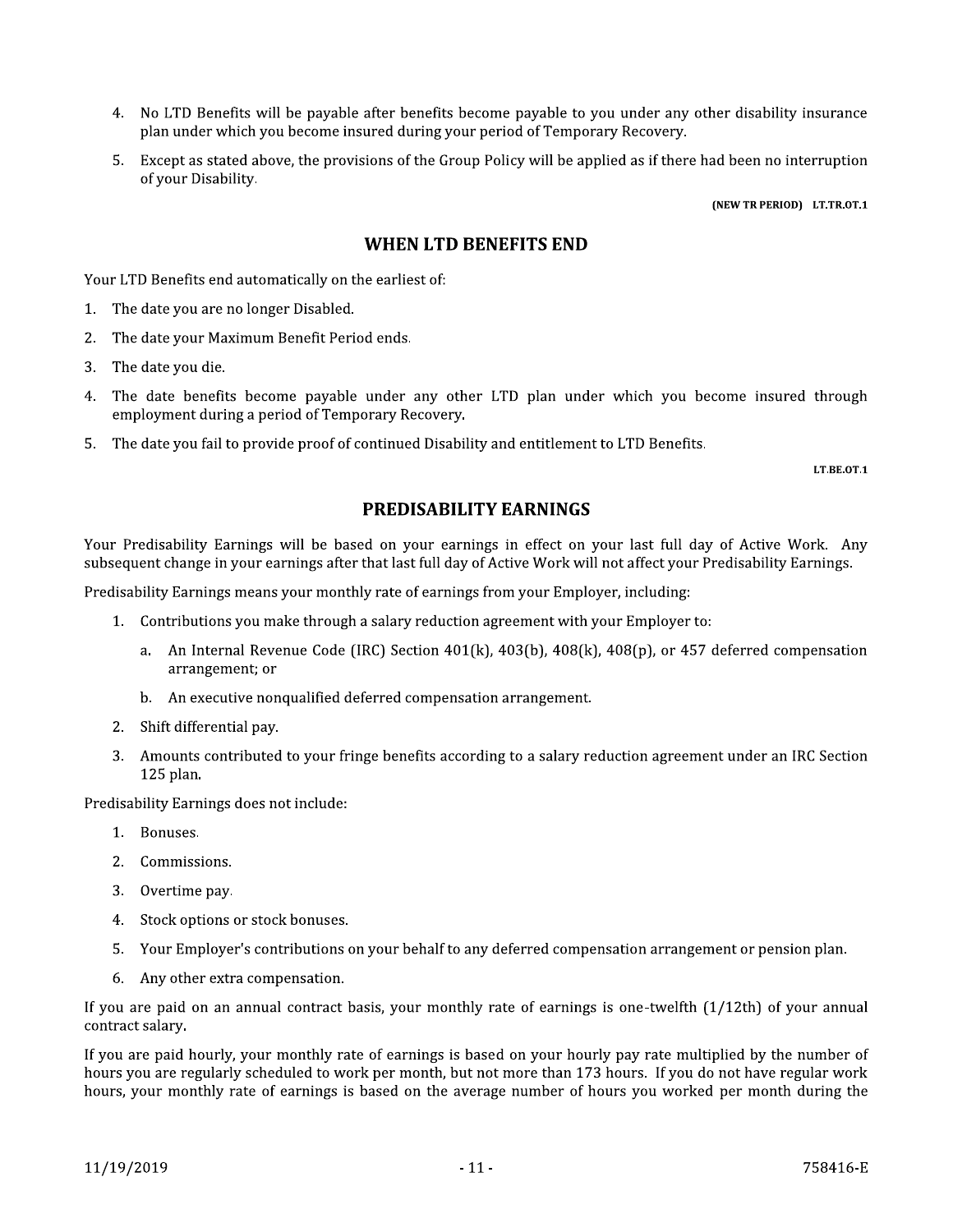preceding 12 calendar months (or during your period of employment if less than 12 months), but not more than 173 hours.

(REG NO COM\_NO STOCK) LT.PD.OT.1

# **DEDUCTIBLE INCOME**

Subject to Exceptions To Deductible Income, Deductible Income means:

- Sick pay, annual or personal leave pay, Severance Pay, or other salary continuation, including Donated Amounts, 1. (but not vacation pay) paid to you by your Employer, if it exceeds the amount found in a., b., and c.
	- a. Determine the amount of your LTD Benefit as if there were no Deductible Income, and add your sick pay or other salary continuation to that amount.
	- b. Determine 100% of your Indexed Predisability Earnings.
	- c. If a. is greater than b., the difference will be Deductible Income.

Severance Pay means salary continuation paid to you after termination of your employment pursuant to your Employer's formal or informal severance pay plan.

Donated Amounts means sick pay, annual or personal leave pay, or other salary continuation donated to you by other employees through your Employer's formal or informal donation program.

- 2. Your Work Earnings, as described in the Return To Work Provisions.
- Any amount you receive or are eligible to receive because of your disability, including amounts for partial or total  $\mathbf{R}$ disability, whether permanent, temporary, or vocational, under any of the following:
	- a. A workers' compensation law;
	- b. The Jones Act;
	- Maritime Doctrine of Maintenance, Wages, or Cure;  $C_{\cdot}$
	- d. Longshoremen's and Harbor Worker's Act; or
	- Any similar act or law.  $e_{\cdot}$
- Anv amount you, your Spouse, or your child under age 18 receive or are eligible to receive because of your disability or retirement under:
	- a. The Federal Social Security Act;
	- b. The Canada Pension Plan:
	- The Ouebec Pension Plan: c.
	- d. The Railroad Retirement Act; or
	- e. Any similar plan or act.

Full offset: Both the primary benefit (the benefit awarded to you) and dependents benefit are Deductible Income.

Benefits your Spouse or a child receives or are eligible to receive because of your disability are Deductible Income regardless of marital status, custody, or place of residence. The term "child" has the meaning given in the applicable plan or act.

- 5. Any amount you receive or are eligible to receive because of your disability under any state disability income benefit law or similar law.
- 6. Any amount you receive or are eligible to receive because of your disability under another group insurance coverage.
- 7. Any disability or retirement benefits you receive under your Employer's retirement plan.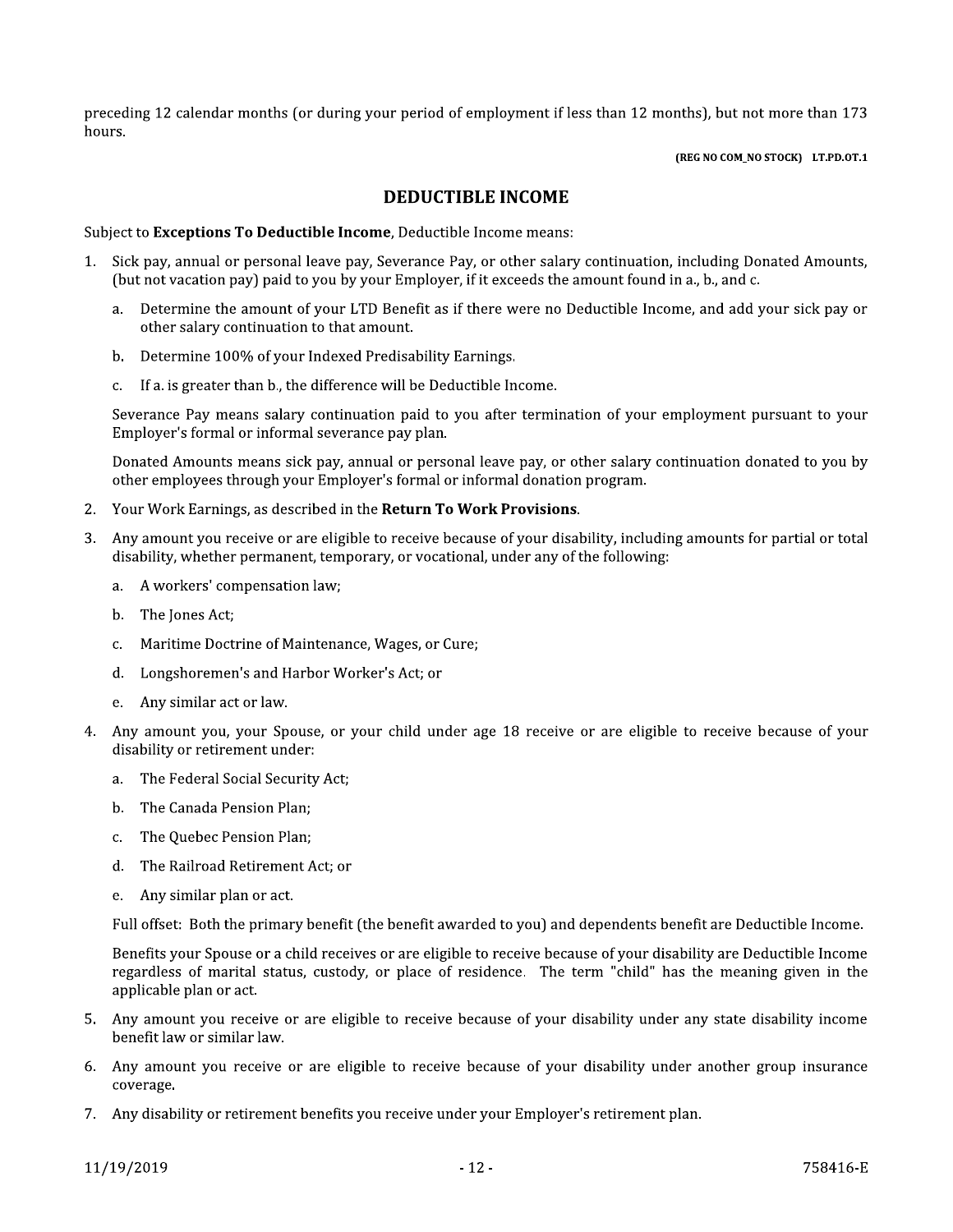- 8. Any earnings or compensation included in Predisability Earnings which you receive or are eligible to receive while LTD Benefits are pavable.
- 9. Any amount you receive or are eligible to receive under any unemployment compensation law or similar act or law.
- 10. Any amount you receive or are eligible to receive from or on behalf of a third party because of your disability, whether by judgment, settlement or other method. If you notify us before filing suit or settling your claim against such third party, the amount used as Deductible Income will be reduced by a pro rata share of your costs of recovery, including reasonable attorney fees.
- 11. Any amount you receive by compromise, settlement, or other method as a result of a claim for any of the above, whether disputed or undisputed.

#### (CA DOM\_NO OTHR OFFST\_PRIV\_WITH 3RD) LT.DI.OR.1

# **EXCEPTIONS TO DEDUCTIBLE INCOME**

Deductible Income does not include:

- Any cost of living increase in any Deductible Income other than Work Earnings, if the increase becomes effective  $1.$ while you are Disabled and while you are eligible for the Deductible Income.
- Reimbursement for hospital, medical, or surgical expense. 2.
- Reasonable attorneys fees incurred in connection with a claim for Deductible Income. 3.
- 4. Benefits from any individual disability insurance policy.
- Early retirement benefits under the Federal Social Security Act which are not actually received. 5.
- Group credit or mortgage disability insurance benefits. 6.
- Accelerated death benefits paid under a life insurance policy.  $7.$
- Benefits from the following: 8.
	- a. Profit sharing plan.
	- b. Thrift or savings plan.
	- Deferred compensation plan. c.
	- Plan under IRC Section 401(k), 408(k), 408(p), or 457. d.
	- Individual Retirement Account (IRA). e.
	- f. Tax Sheltered Annuity (TSA) under IRC Section 403(b).
	- Stock ownership plan. g.
	- $h_{-}$ Keogh (HR-10) plan.
- 9. The following amounts under your Employer's retirement plan:
	- A lump sum distribution of your entire interest in the plan. a.
	- Any amount which is attributable to your contributions to the plan. b.
	- Any amount you could have received upon termination of employment without being disabled or retired. c.

(PRIV\_NO OTHR OFFST) LT.ED.OT.1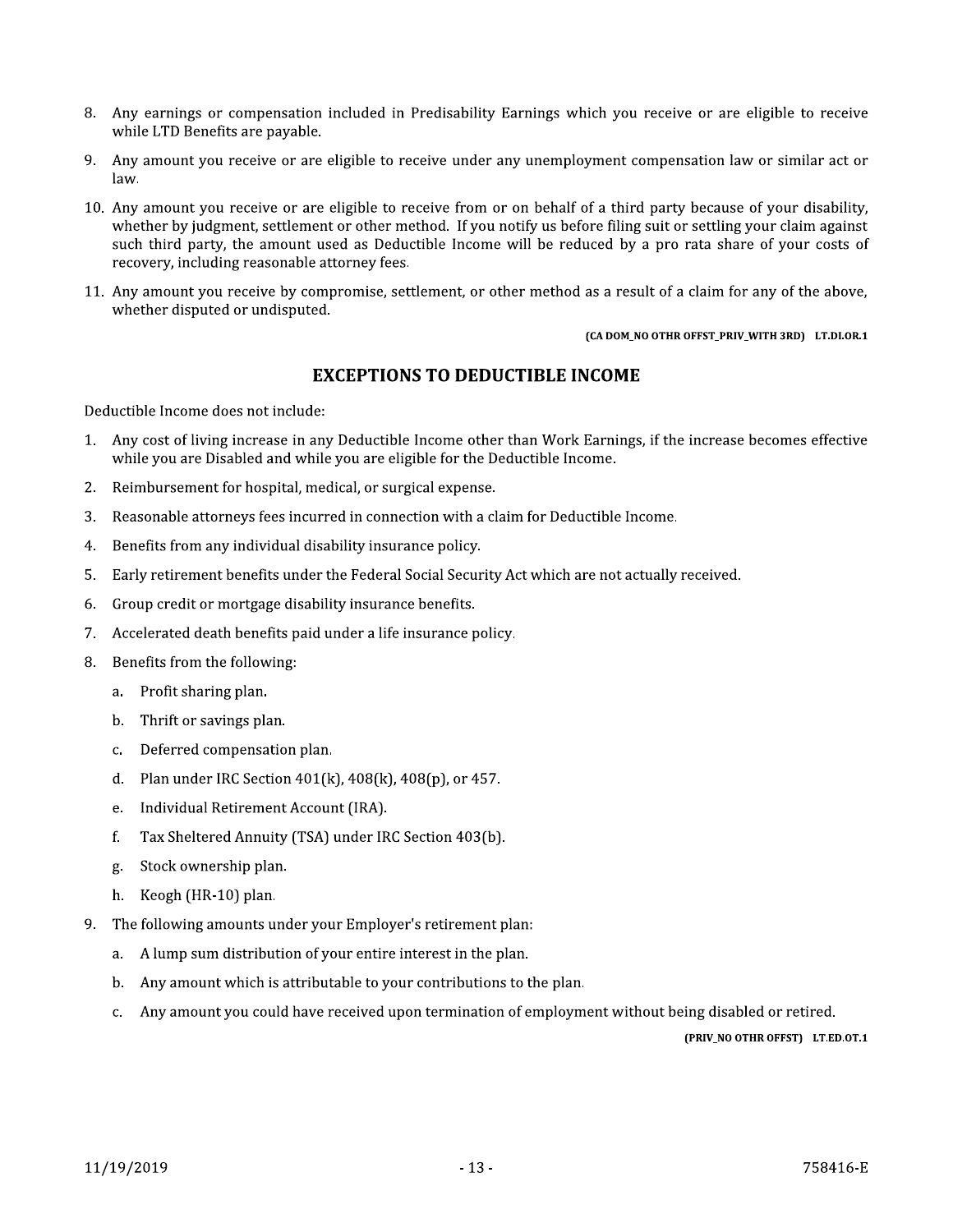# **RULES FOR DEDUCTIBLE INCOME**

#### A. Monthly Equivalents

Each month we will determine your LTD Benefit using the Deductible Income for the same monthly period, even if you actually receive the Deductible Income in another month.

If you are paid Deductible Income in a lump sum or by a method other than monthly, we will determine your LTD Benefit using a prorated amount. We will use the period of time to which the Deductible Income applies. If no period of time is stated, we will use a reasonable one.

Your Duty To Pursue Deductible Income **B.** 

You must pursue Deductible Income for which you may be eligible. We may ask for written documentation of your pursuit of Deductible Income. You must provide it within 60 days after we mail you our request. Otherwise, we may reduce your LTD Benefits by the amount we estimate you would be eligible to receive upon proper pursuit of the Deductible Income.

C. Pending Deductible Income

We will not deduct pending Deductible Income until it becomes payable. You must notify us of the amount of the Deductible Income when it is approved. You must repay us for the resulting overpayment of your claim.

D. Overpayment Of Claim

We will notify you of the amount of any overpayment of your claim under any group disability insurance policy issued by us. You must immediately repay us. You will not receive any LTD Benefits until we have been repaid in full. In the meantime, any LTD Benefits paid, including the Minimum LTD Benefit, will be applied to reduce the amount of the overpayment. We may charge you interest at the legal rate for any overpayment which is not repaid within 30 days after we first mail you notice of the amount of the overpayment.

LT.RU.OT.1

# **SUBROGATION**

If LTD Benefits are paid or payable to you under the Group Policy as the result of any act or omission of a third party, we will be subrogated to all rights of recovery you may have in respect to such act or omission. You must execute and deliver to us such instruments and papers as may be required and do whatever else is needed to secure such rights. You must avoid doing anything that would prejudice our rights of subrogation.

If you notify us before filing suit or settling your claim against such third party, the amount to which we are subrogated will be reduced by a pro rata share of your costs of recovery, including reasonable attorney fees. If suit or action is filed, we may record a notice of payments of LTD Benefits, and such notice shall constitute a lien on any judgment recovered.

If you or your legal representative fail to bring suit or action promptly against such third party, we may institute such suit or action in our name or in your name. We are entitled to retain from any judgment recovered the amount of LTD Benefits paid or to be paid to you or on your behalf, together with our costs of recovery, including attorney fees. The remainder of such recovery, if any, shall be paid to you or as the court may direct.

LT.SG.OT.1

# **ADDITIONAL BENEFITS FOR THE SEVERELY DISABLED**

#### A. Assisted Living Benefit

If you meet the requirements in 1 through 3 below, we will pay Assisted Living Benefits according to the terms of the Group Policy after we receive Proof Of Loss satisfactory to us.

**Assisted Living Benefit Requirements** 

1. You are Disabled and LTD Benefits are payable to you.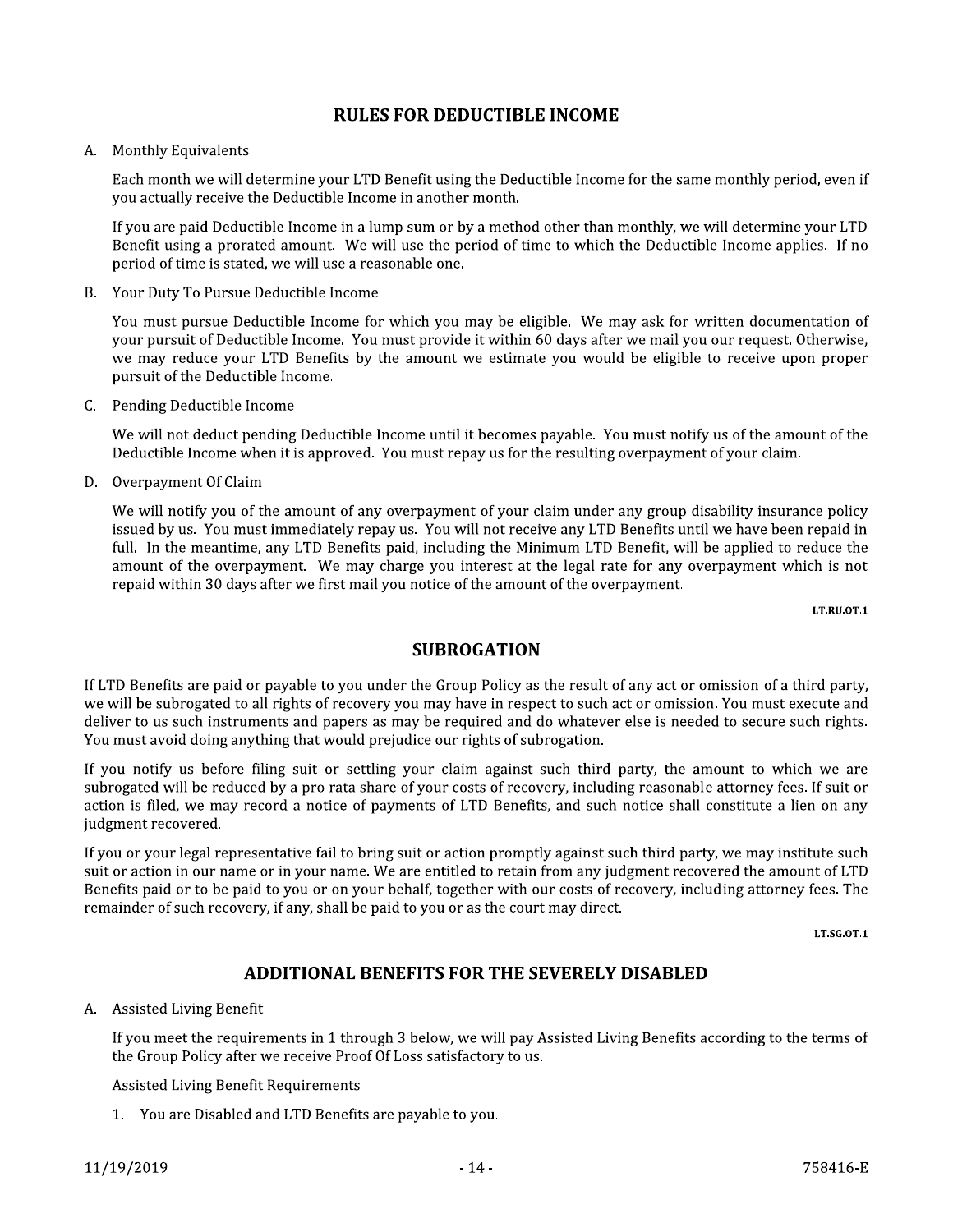- 2. While you are Disabled:
	- a. You, due to loss of functional capacity as a result of Physical Disease or Injury, become unable to safely and completely perform two or more Activities Of Daily Living without Hands-on Assistance or Standby Assistance; or
	- b. You require Substantial Supervision for your health or safety due to Severe Cognitive Impairment as a result of Physical Disease or Injury.
- 3. The condition in 2.a or 2.b above is expected to last 90 days or more as certified by a Physician in the appropriate specialty as determined by us.
- B. Amount Of The Assisted Living Benefit

See the Coverage Features for the amount of the Assisted Living Benefit.

C. Becoming Insured For Assisted Living Benefits

You are eligible for Assisted Living Benefit coverage if you are insured for LTD insurance. Subject to the Active Work Provision, your Assisted Living Benefit coverage becomes effective on the date your LTD insurance becomes effective.

D. Payment Of Assisted Living Benefits

We will pay Assisted Living Benefits within 30 days after Proof Of Loss is satisfied. Your Assisted Living Benefits will be paid to you at the same time LTD Benefits are payable.

E. Time Limits On Filing Proof Of Loss

Proof Of Loss for the Assisted Living Benefit must be provided within 90 days after the date the inability to perform Activities Of Daily Living or the Severe Cognitive Impairment begins. If that is not possible, it must be provided as soon as reasonably possible, but not later than one year after that 90-day period.

If Proof Of Loss is filed outside these time limits, the claim will be denied. These limits will not apply while the claimant lacks legal capacity.

F. When Assisted Living Benefits End

Assisted Living Benefits end automatically on the earliest of:

- 1. The date you no longer meet the requirements in item A. above.
- 2. The date your LTD Benefits end.
- G. When Assisted Living Benefits Coverage Ends

Assisted Living Benefit coverage ends automatically on the earliest of:

- 1. The date your LTD insurance ends.
- 2. The date Assisted Living Benefit coverage terminates under the Group Policy.
- H. Assisted Living Benefits After Insurance Ends Or Is Changed

Your right to receive Assisted Living Benefits will not be affected by the occurrence of the events described in 1 or 2 below that become effective after you become Disabled.

- 1. Termination or amendment of the Group Policy or your Employer's coverage under the Group Policy.
- 2. Termination of Assisted Living Benefit coverage while the Group Policy or your Employer's coverage under the Group Policy remains in force.
- Conversion I.

Assisted Living Benefit coverage may not be converted under the **Conversion Of Insurance** provision.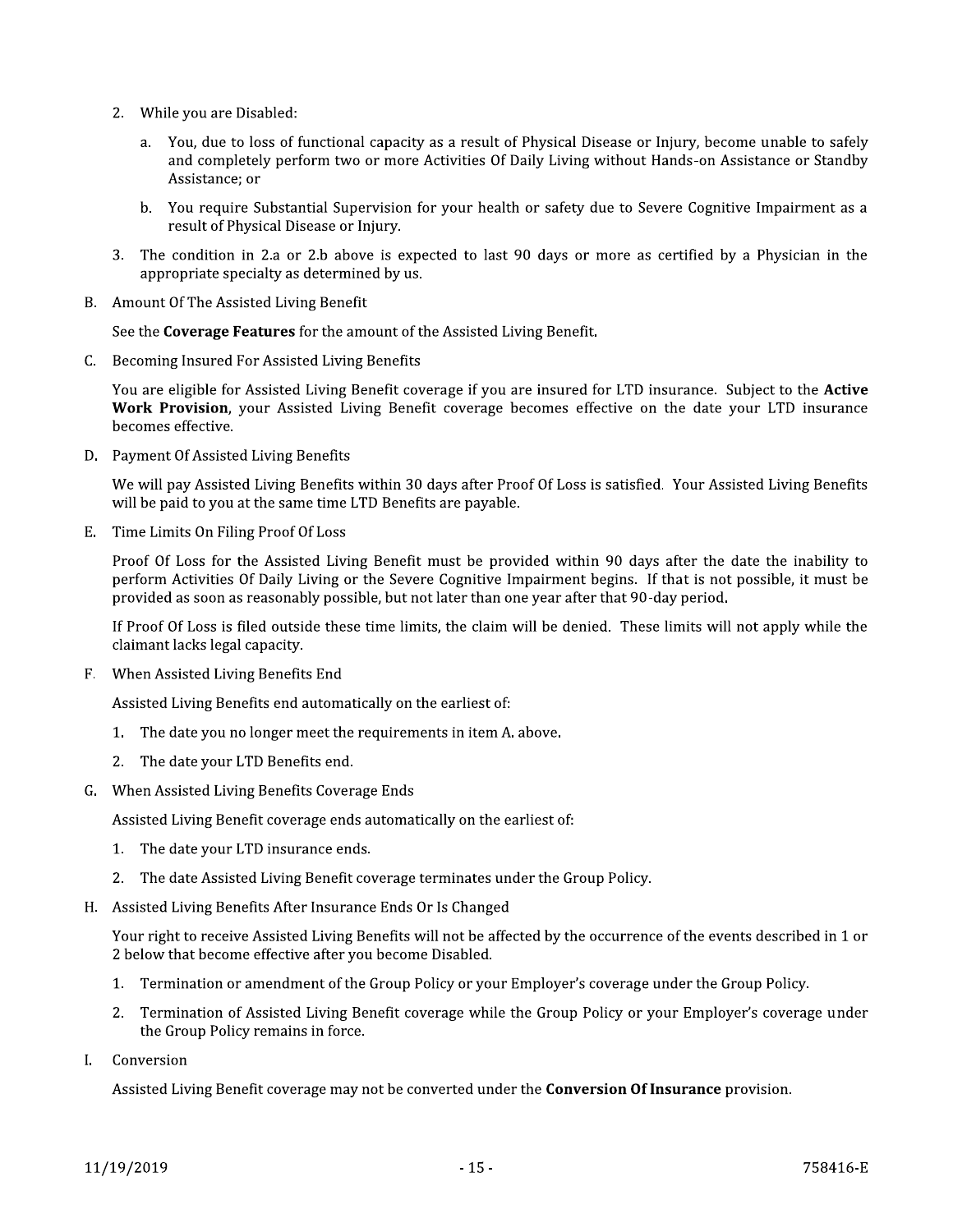**Exclusions and Limitations** L.

> No Assisted Living Benefit will be paid for any period when you are confined for any reason in a penal or correctional institution.

> No Assisted Living Benefit will be paid if your inability to perform Activities Of Daily Living or your Severe Cognitive Impairment is caused or contributed to by:

- 1. War or any act of War. War means declared or undeclared war, whether civil or international, and any substantial armed conflict between organized forces of a military nature.
- 2. Any intentionally self-inflicted Injury, while sane or insane.
- 3. A Mental Disorder.
- 4. Being under the influence of intoxicating liquor as defined by the laws of Oregon, alcoholism, use of any drug including hallucinogens unless prescribed by and used in accordance with the directions of a Physician, or drug addiction.
- 5. A Preexisting Condition.
	- a. Definition: For purposes of the Assisted Living Benefit, Preexisting Condition means a mental or physical condition for which you have done, or for which a reasonably prudent person would have done any of the following:
		- i. consulted a physician or other licensed medical professional,
		- ii. received medical treatment or services or advice,
		- iii. undergone diagnostic procedures, including self-administered procedures, or
		- iv. taken prescribed drugs or medication

during the 3 months just before your Assisted Living Benefit coverage is effective.

b. Period Of Exclusion:

This exclusion will not apply after the Assisted Living Benefit coverage has been continuously in effect for a period of 12 months, if after that period you have been Actively At Work for at least one full day.

- 6. Committing or attempting to commit an assault or felony, or active participation in a violent disorder or riot. (Active participation does not include being at the scene of a violent disorder or riot while performing official duties.)
- K. Definitions For Assisted Living Benefit

Activities Of Daily Living means Bathing, Continence, Dressing, Eating, Toileting, or Transferring.

Bathing means washing oneself, whether in the tub or shower or by sponge bath, with or without the help of adaptive devices.

Continence means voluntarily controlling bowel and bladder function, or, if incontinent, maintaining a reasonable level of personal hygiene.

Dressing means putting on and removing all items of clothing, footwear, and medically necessary braces and artificial limbs.

Eating means getting food and fluid into the body, whether manually, intravenously, or by feeding tube.

Toileting means getting to and from and on and off the toilet, and performing related personal hygiene.

Transferring means moving into or out of a bed, chair or wheelchair, with or without adaptive devices.

Hands-on Assistance means the physical assistance of another person without which the insured would be unable to perform the Activity Of Daily Living.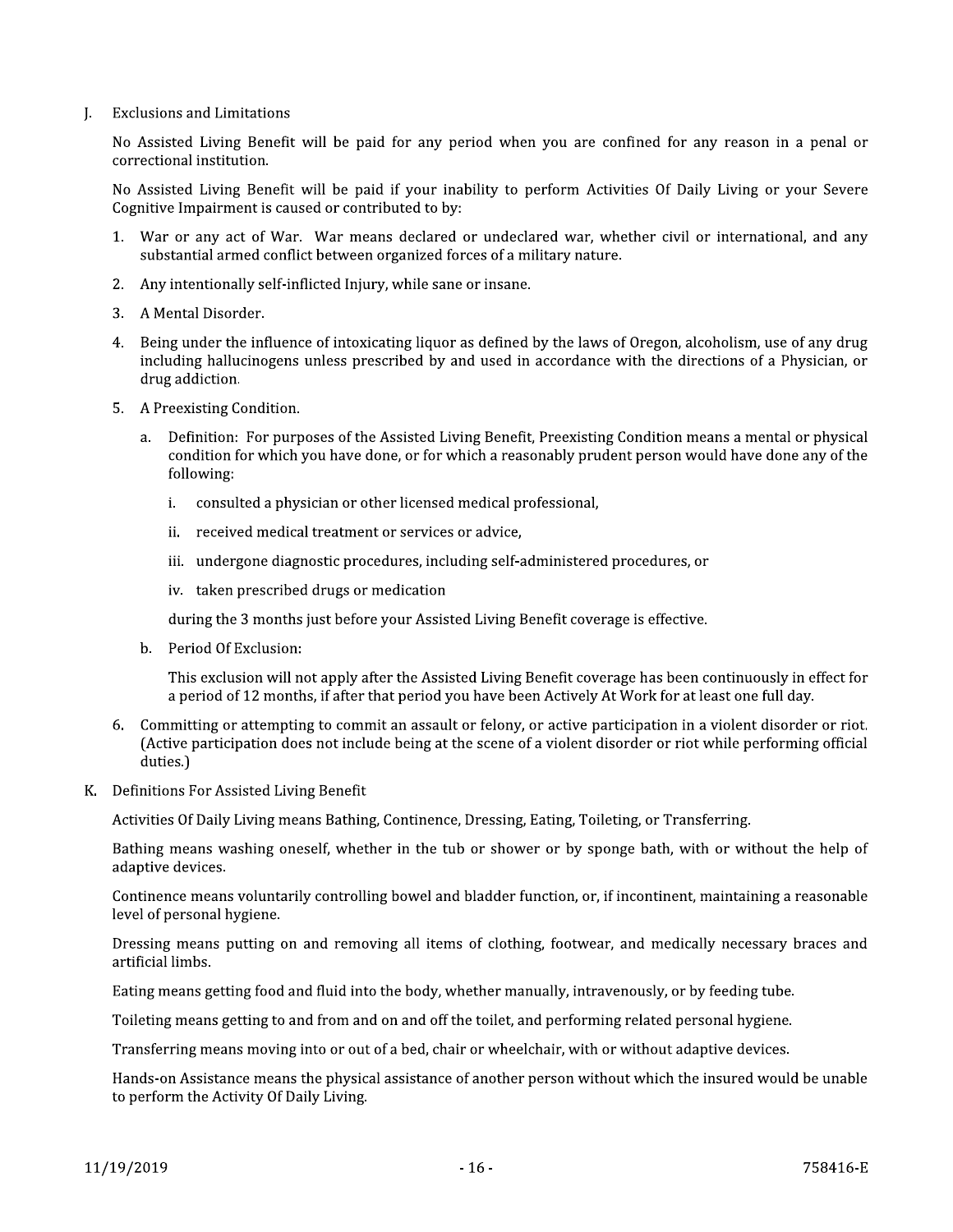Standby Assistance means the presence of another person within arm's reach of the insured that is necessary to prevent, by physical intervention, injury to the insured while the insured is performing the Activity Of Daily Living such as being ready to catch the insured if the insured falls while getting into or out of the bathtub or shower as part of Bathing, or being ready to remove food from the insured's throat if the insured chokes while Eating).

Severe Cognitive Impairment means a loss or deterioration in intellectual capacity that is (a) comparable to (and includes) Alzheimer's disease and similar forms of irreversible dementia, and (b) is measured by clinical evidence and standardized tests approved by us that reliably measure impairment in (i) short-term or long-term memory, (ii) orientation as to people, places, or time, and (iii) deductive or abstract reasoning. Severe Cognitive Impairment does not include loss or deterioration as a result of a Mental Disorder.

Substantial Supervision means continual supervision (which may include cueing by verbal prompting, gestures, or other demonstrations) by another person that is necessary to protect you from threats to your health or safety (such as may result from wandering).

(WITH NEW ALB\_CONV REF\_WITH FULL EX/LIM) LT.XB.OR.1

# **SPECIAL DISMEMBERMENT PROVISION**

If you suffer a Loss as a result of an accident, you will be considered Disabled for the applicable Minimum Benefit Period, even if this causes LTD Benefits to be paid beyond the end of the Maximum Benefit Period.

A. Definition Of Loss

Loss means loss of hand, foot, or sight which:

- 1. Is caused solely and directly by an accident;
- 2. Occurs independently of all other causes;
- 3. Occurs within 180 days after the accident; and
- 4. Occurs while you are insured under the Group Policy, unless the Group Policy terminates after the accident and you are continuously Disabled from the date the Group Policy terminates to the date of the Loss.

With respect to a hand or foot, Loss means actual and permanent severance from the body at or above the wrist or ankle joint. With respect to sight, Loss means entire and irrecoverable loss of sight.

B. Minimum Benefit Period

The Minimum Benefit Period for a Loss of one hand, one foot, or sight of one eye is 6 months. The Minimum Benefit Period for two or more of the above Losses is 30 months.

You will not be considered Disabled for more than the longer Minimum Benefit Period described above with respect to all Losses from the same accident.

The Minimum Benefit Period begins on the date of Loss. The Minimum Benefit Period counts as part of the Maximum Benefit Period.

During the Minimum Benefit Period your LTD Benefit will not be reduced by sick pay or other salary continuation paid to you by your Employer or by your Work Earnings.

C. Exclusions

No LTD Benefit is payable under this provision if the Loss is caused or contributed to by any of the exclusions listed in the section entitled Disabilities Excluded From Coverage or any of the following:

- 1. War or any act of War. War means declared or undeclared war, whether civil or international, and any substantial armed conflict between organized forces of a military nature.
- 2. Attempted suicide or other intentionally self-inflicted Injury, while sane or insane.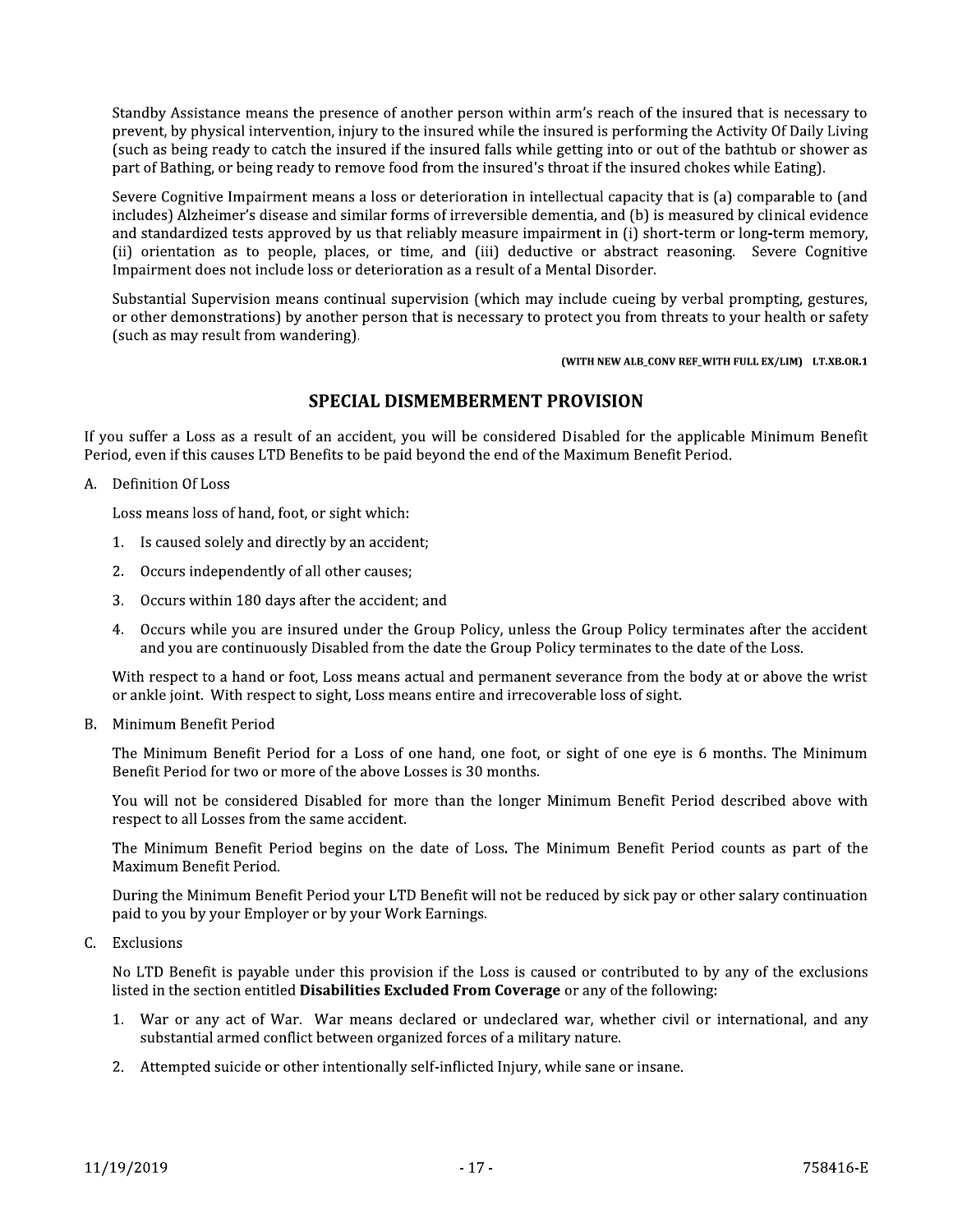- 3. Committing or attempting to commit an assault or felony, or actively participating in a violent disorder or riot. Actively participating does not include being at the scene of a violent disorder or riot while performing vour official duties.
- 4. The voluntary use or consumption of any poison, chemical compound or drug, unless used or consumed according to the directions of a Physician.
- 5. Physical Disease, Injury, Pregnancy or Mental Disorder existing at the time of the accident.
- 6. Heart attack or stroke.
- 7. Being under the influence of intoxicating liquor as defined by the laws of Oregon, alcoholism, use of any drug including hallucinogens unless prescribed by and used in accordance with the directions of a Physician, or drug addiction.
- 8. Medical or surgical treatment for any of the above.

**LT.SD.OR.1** 

# **SURVIVORS BENEFIT**

If you die while LTD Benefits are payable, and on the date you die you have been continuously Disabled for at least 180 days, we will pay a Survivors Benefit according to 1 through 4 below.

- 1. The Survivors Benefit is a lump sum equal to 3 times your LTD Benefit without reduction by Deductible Income.
- The Survivors Benefit will first be applied to reduce any overpayment of your claim.  $2.$
- The Survivors Benefit will be paid at our option to any one or more of the following: 3.
	- a. Your surviving Spouse;
	- b. Your surviving unmarried children, including adopted children, under age 25;
	- Your surviving Spouse's unmarried children, including adopted children, under age 25; or  $C_{1}$
	- Any person providing the care and support of any person listed in a., b., or c. above. d.
- No Survivors Benefit will be paid if you are not survived by any person listed in a., b., or c. above.  $4<sub>1</sub>$

(MULTPL\_DOM) LT.SB.OT.1

# **CONVERSION OF INSURANCE**

**Conversion Of Insurance Benefit** 

When your insurance ends, you may buy LTD conversion insurance if you meet 1 through 5 below.

- 1. Your insurance ends for a reason other than:
	- a. Termination or amendment of the Group Policy;
	- b. Your failure to make a required premium contribution; or
	- Your retirement.  $\mathbf{C}$
- 2. You were continuously insured under your Employer's long term disability insurance plan for at least one year as of the date your insurance ended.
- 3. You are not Disabled on the date your insurance ends.
- $4<sub>1</sub>$ You are a citizen or resident of the United States or Canada.
- 5. You must apply in writing and pay the first premium to us within 60 days after your insurance ends.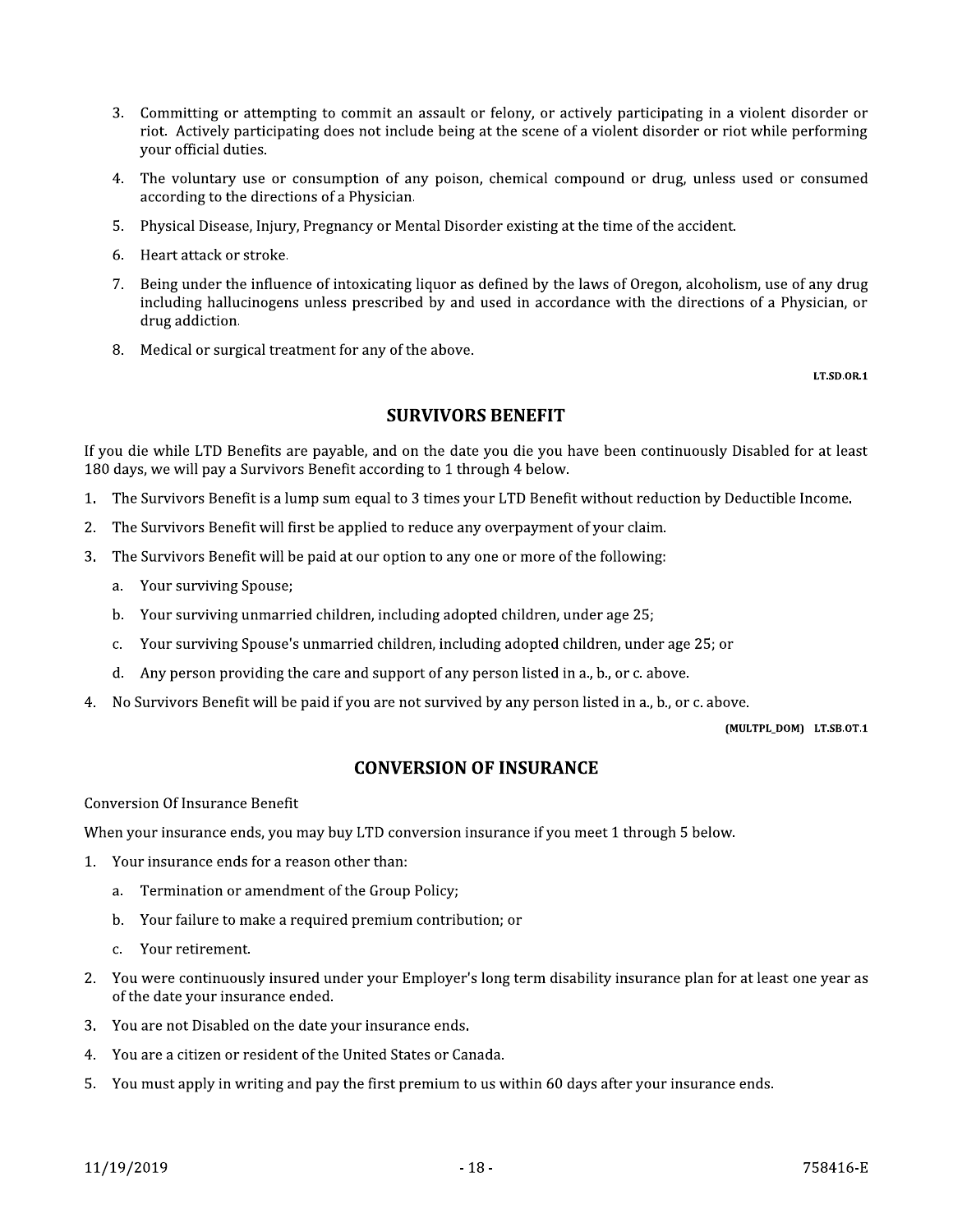The maximum LTD conversion insurance benefit you may select is the smallest of:

- \$4,000 (however, if you provide satisfactory Evidence Of Insurability, this upper limit is \$8,000);  $1<sup>1</sup>$
- 2. 60% of your insured Predisability Earnings on the date your insurance ended; and
- 3. The LTD Benefit payable if you had become Disabled on the day before your insurance ended and you had no Deductible Income.

The maximum LTD conversion insurance benefit is reduced by deductible income. The certificate we will issue to you when your LTD conversion insurance becomes effective will contain other provisions which will also differ from the Group Policy.

LT.CV.OT.2X

# **BENEFITS AFTER INSURANCE ENDS OR IS CHANGED**

During each period of continuous Disability, we will pay LTD Benefits according to the terms of the Group Policy in effect on the date you become Disabled. Your right to receive LTD Benefits will not be affected by:

- Any amendment to the Group Policy that is effective after you become Disabled.  $1.$
- 2. Termination of the Group Policy after you become Disabled.

LT.BA.OT.1

### **EFFECT OF NEW DISABILITY**

If a period of Disability is extended by a new cause while LTD Benefits are payable, LTD Benefits will continue while you remain Disabled. However, 1 and 2 apply.

- 1. LTD Benefits will not continue beyond the end of the original Maximum Benefit Period.
- 2. The Disabilities Excluded From Coverage, Disabilities Subject To Limited Pay Periods, and Limitations sections will apply to the new cause of Disability.

LT.ND.OT.1

# **DISABILITIES EXCLUDED FROM COVERAGE**

#### A. War

You are not covered for a Disability caused or contributed to by War or any act of War. War means declared or undeclared war, whether civil or international, and any substantial armed conflict between organized forces of a military nature.

B. Intentionally Self-Inflicted Injury

You are not covered for a Disability caused or contributed to by an intentionally self-inflicted Injury, while sane or insane.

- C. Preexisting Condition
	- 1. Definition

Preexisting Condition means a mental or physical condition whether or not diagnosed or misdiagnosed:

- For which you have done or for which a reasonably prudent person would have done any of the a. following:
	- Consulted a physician or other licensed medical professional: i.
	- ii. Received medical treatment, services or advice;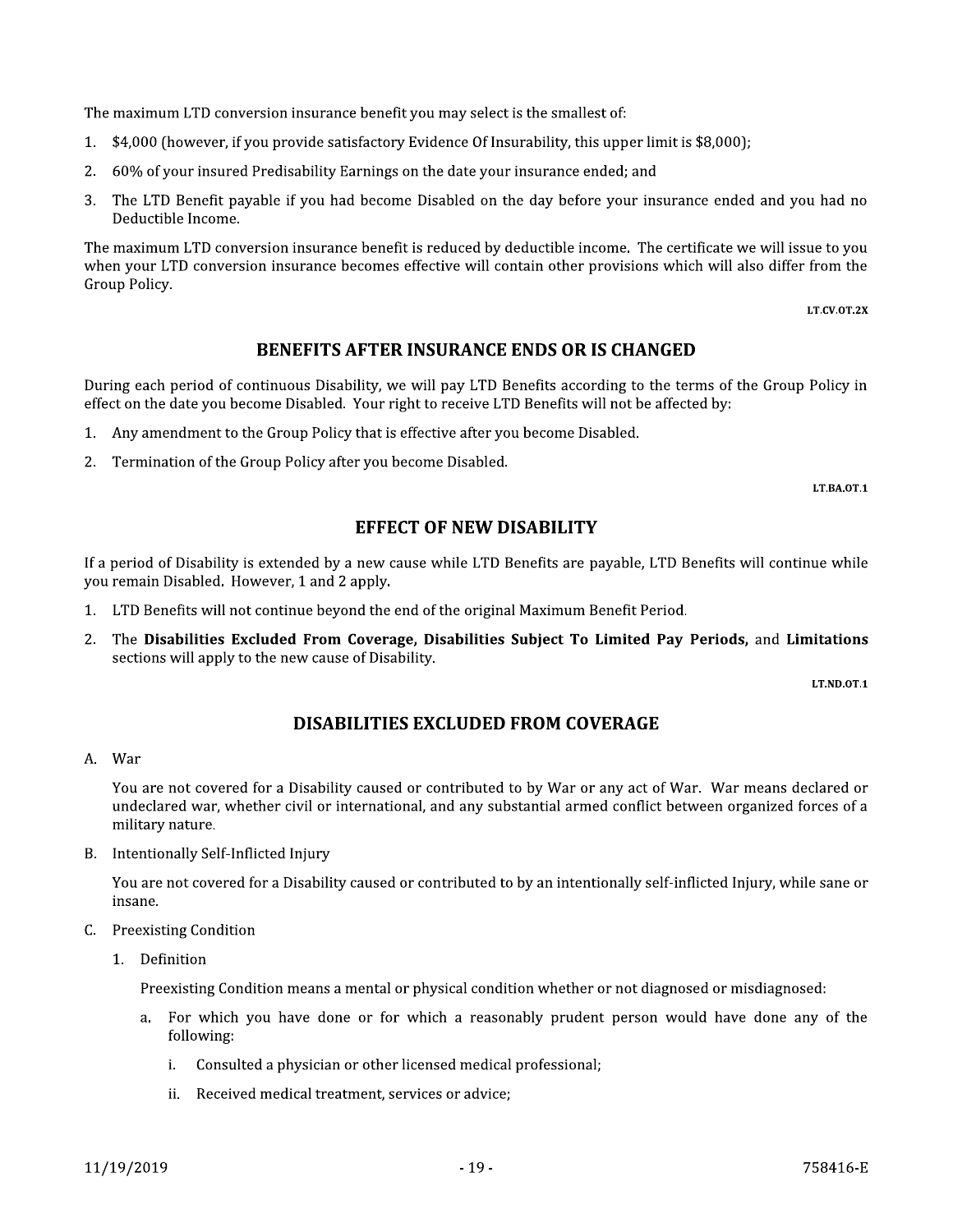- iii. Undergone diagnostic procedures, including self-administered procedures;
- iv. Taken prescribed drugs or medications;
- b. Which, as a result of any medical examination, including routine examination, was discovered or suspected;

at any time during the 90-day period just before your insurance becomes effective.

2. Exclusion

You are not covered for a Disability caused or contributed to by a Preexisting Condition or medical or surgical treatment of a Preexisting Condition unless, on the date you become Disabled, you:

- Have been continuously insured under the Group Policy for 12 months; and  $a<sub>z</sub>$
- b. Have been Actively At Work for at least one full day after the end of that 12 months.
- D. Loss Of License Or Certification

You are not covered for a Disability caused or contributed to by the loss of your professional license, occupational license or certification.

E. Violent Or Criminal Conduct

You are not covered for a Disability caused or contributed to by your committing or attempting to commit an assault or felony, or actively participating in a violent disorder or riot. Actively participating does not include being at the scene of a violent disorder or riot while performing your official duties.

(WITH PRUDNT) LT.XD.OT.1

# DISABILITIES SUBJECT TO LIMITED PAY PERIODS

A. Mental Disorders and Substance Abuse

Payment of LTD Benefits is limited to 24 months during your entire lifetime for a Disability caused or contributed to by any one or more of the following, or medical or surgical treatment of one or more of the following:

- 1. Mental Disorders: or
- 2. Substance Abuse.

However, if you are confined in a Hospital solely because of a Mental Disorder at the end of the 24 months, this limitation will not apply while you are continuously confined.

Mental Disorder means any mental, emotional, behavioral, psychological, personality, cognitive, mood or stressrelated abnormality, disorder, disturbance, dysfunction or syndrome, regardless of cause (including any biological or biochemical disorder or imbalance of the brain) or the presence of physical symptoms. Mental Disorder includes, but is not limited to, bipolar affective disorder, organic brain syndrome, schizophrenia, psychotic illness, manic depressive illness, depression and depressive disorders, anxiety and anxiety disorders.

Substance Abuse means being under the influence of intoxicating liquor as defined by the laws of Oregon, alcoholism, use of any drug including hallucinogens unless prescribed by and used in accordance with the directions of a Physician, or drug addiction.

Hospital means a legally operated hospital providing full-time medical care and treatment under the direction of a full-time staff of licensed physicians. Rest homes, nursing homes, convalescent homes, homes for the aged, and facilities primarily affording custodial, educational, or rehabilitative care are not Hospitals.

B. Rules For Disabilities Subject To Limited Pay Periods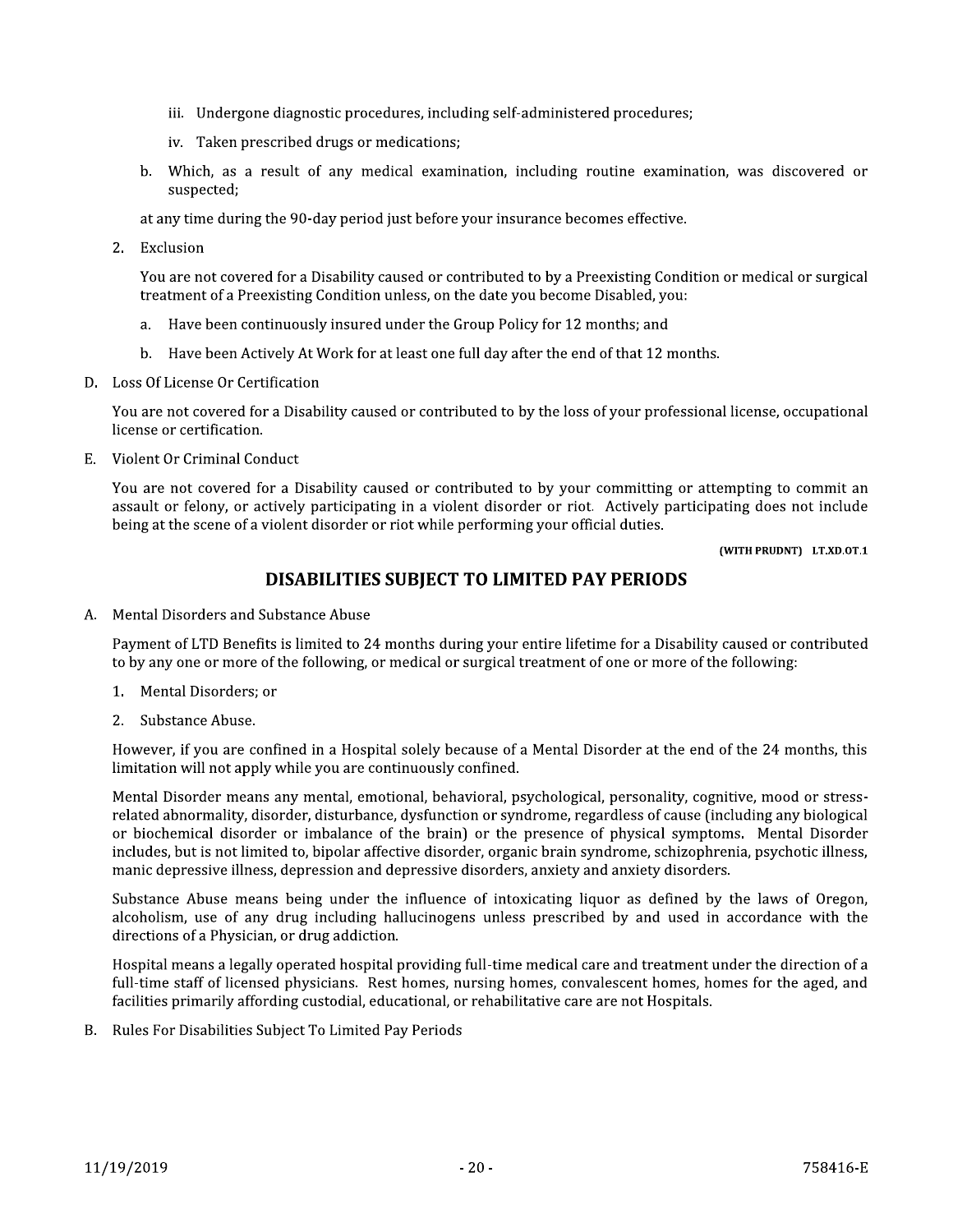- 1. If you are Disabled as a result of a Mental Disorder or any Physical Disease or Injury for which payment of LTD Benefits is subject to a limited pay period, and at the same time are Disabled as a result of a Physical Disease, Injury, or Pregnancy that is not subject to such limitation, LTD Benefits will be payable first for conditions that are subject to the limitation.
- 2. No LTD Benefits will be payable after the end of the limited pay period, unless on that date you continue to be Disabled as a result of a Physical Disease, Injury, or Pregnancy for which payment of LTD Benefits is not limited.

#### (NO OTHR LMS) LT.LP.OR.1

# **LIMITATIONS**

#### A. Care Of A Physician

You must be under the ongoing care of a Physician in the appropriate specialty as determined by us during the Benefit Waiting Period. No LTD Benefits will be paid for any period of Disability when you are not under the ongoing care of a Physician in the appropriate specialty as determined by us.

B. Return To Work Responsibility

During the Own Occupation Period no LTD Benefits will be paid for any period of Disability when you are able to work in your Own Occupation and able to earn at least 20% of your Indexed Predisability Earnings, but you elect not to work.

During the Any Occupation Period, no LTD Benefits will be paid for any period of Disability when you are able to work in Any Occupation and able to earn at least 20% of your Indexed Predisability Earnings, but elect not to work.

C. Rehabilitation Program

No LTD Benefits will be paid for any period of Disability when you are not participating in good faith in a plan, program or course of medical treatment or vocational training or education approved by us and by your physician, unless your Disability prevents you from participating.

Your failure to participate in the approved program will result in termination of your benefits.

D. Foreign Residency

Payment of LTD Benefits is limited to 12 months for each period of continuous Disability while you reside outside of the United States or Canada.

E. Imprisonment

No LTD Benefits will be paid for any period of Disability when you are confined for any reason in a penal or correctional institution.

LT.LM.OR.1

# **CLAIMS**

#### A. Filing A Claim

Claims should be filed on our forms. If we do not provide our forms within 15 days after they are requested, you may submit your claim in a letter to us. The letter should include the date disability began, and the cause and nature of the disability.

B. Time Limits On Filing Proof Of Loss

You must give us Proof Of Loss within 90 days after the end of the Benefit Waiting Period. If you cannot do so, you must give it to us as soon as reasonably possible, but not later than one year after that 90-day period. If Proof Of Loss is filed outside these time limits, your claim will be denied. These limits will not apply while you lack legal capacity.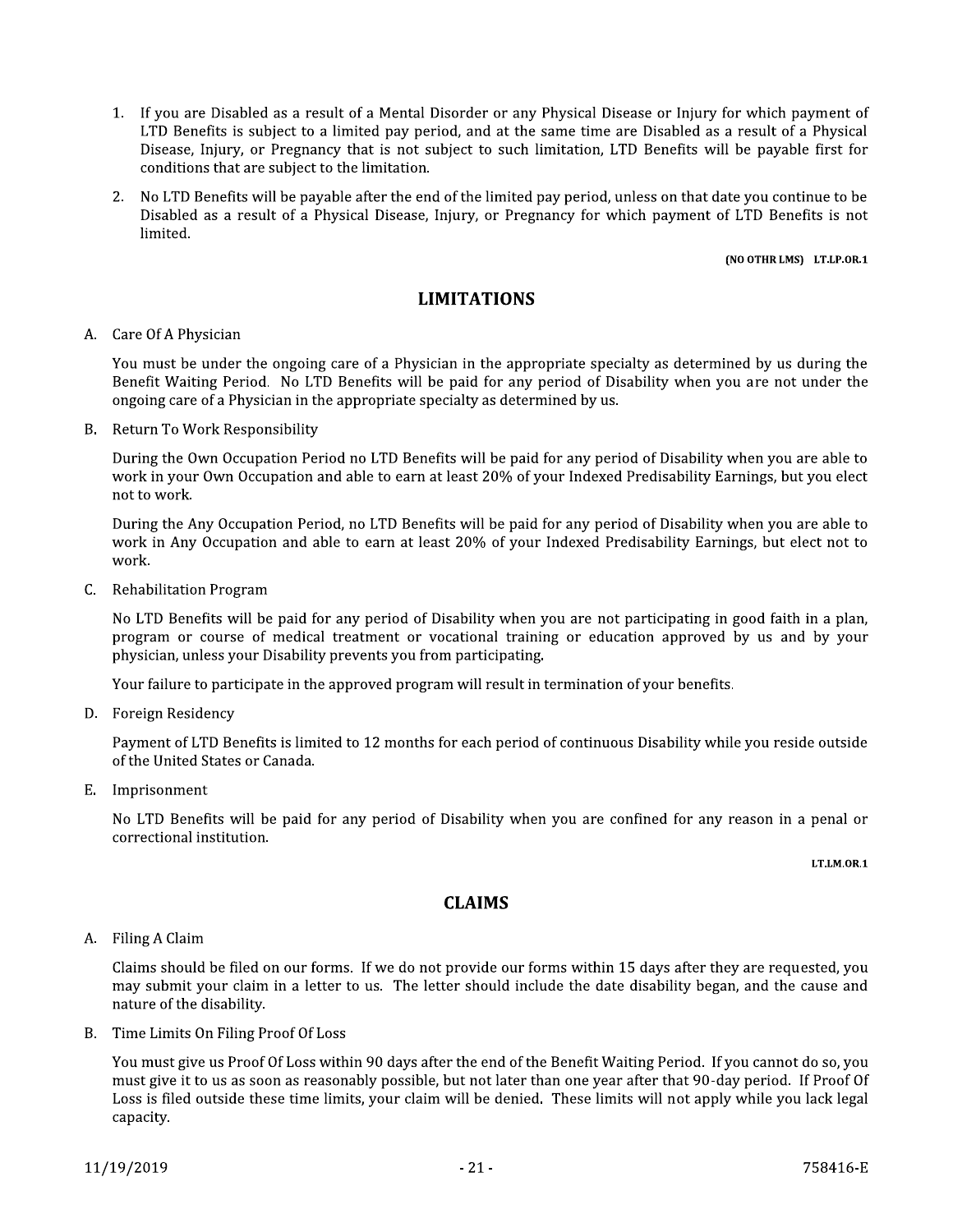### $C.$  Proof Of Loss

Proof Of Loss means written proof that you are Disabled and entitled to LTD Benefits. Proof Of Loss must be provided at your expense.

For claims of Disability due to conditions other than Mental Disorders, we may require proof of physical impairment that results from anatomical or physiological abnormalities which are demonstrable by medically acceptable clinical and laboratory diagnostic techniques.

D. Documentation

Completed claims statements, a signed authorization for us to obtain information, and any other items we may reasonably require in support of a claim must be submitted at your expense. If the required documentation is not provided within 45 days after we mail our request, your claim may be denied.

E. Investigation Of Claim

We may investigate your claim at any time.

At our expense, we may have you examined at reasonable intervals by specialists of our choice. We may deny or suspend LTD Benefits if you fail to attend an examination or cooperate with the examiner.

Time Of Payment F.

We will pay LTD Benefits within 30 days after you satisfy Proof Of Loss.

LTD Benefits will be paid to you at the end of each month you qualify for them. LTD Benefits remaining unpaid at your death will be paid to the person(s) receiving the Survivors Benefit. If no Survivors Benefit is paid, the unpaid LTD Benefits will be paid to your estate.

G. Notice Of Decision On Claim

We will evaluate your claim promptly after you file it, and within 30 days after receipt of your claim we will send written notification we have received it. Within 45 days after we receive your claim we will send you: (a) a written decision on your claim; or (b) a notice that we are extending the period to decide your claim for 30 days. We will render a written decision or request an extension no later than 30 days after our receipt of Proof Of Loss. Before the end of this extension period we will send you: (a) a written decision on your claim; or (b) a notice that we are extending the period to decide your claim for an additional 30 days. If an extension is due to your failure to provide information necessary to decide the claim, the extended time period for deciding your claim will not begin until you provide the information or otherwise respond.

If we extend the period to decide your claim, we will notify you of the following: (a) the reasons for the extension; (b) when we expect to decide your claim; (c) an explanation of the standards on which entitlement to benefits is based; (d) the unresolved issues preventing a decision; and (e) any additional information we need to resolve those issues.

If we request additional information, you will have 45 days to provide the information. If you do not provide the requested information within 45 days, we may decide your claim based on the information we have received.

If we deny any part of your claim, you will receive a written notice of denial containing:

- The reasons for our decision.  $\mathbf{a}$
- Reference to the parts of the Group Policy on which our decision is based. h.
- Reference to any internal rule or guideline relied upon in making our decision. c.
- A description of any additional information needed to support your claim. d.
- Information concerning your right to a review of our decision. e.
- Information concerning your right to bring a civil action for benefits under section 502(a) of ERISA if your f. claim is denied on review.
- H. Review Procedure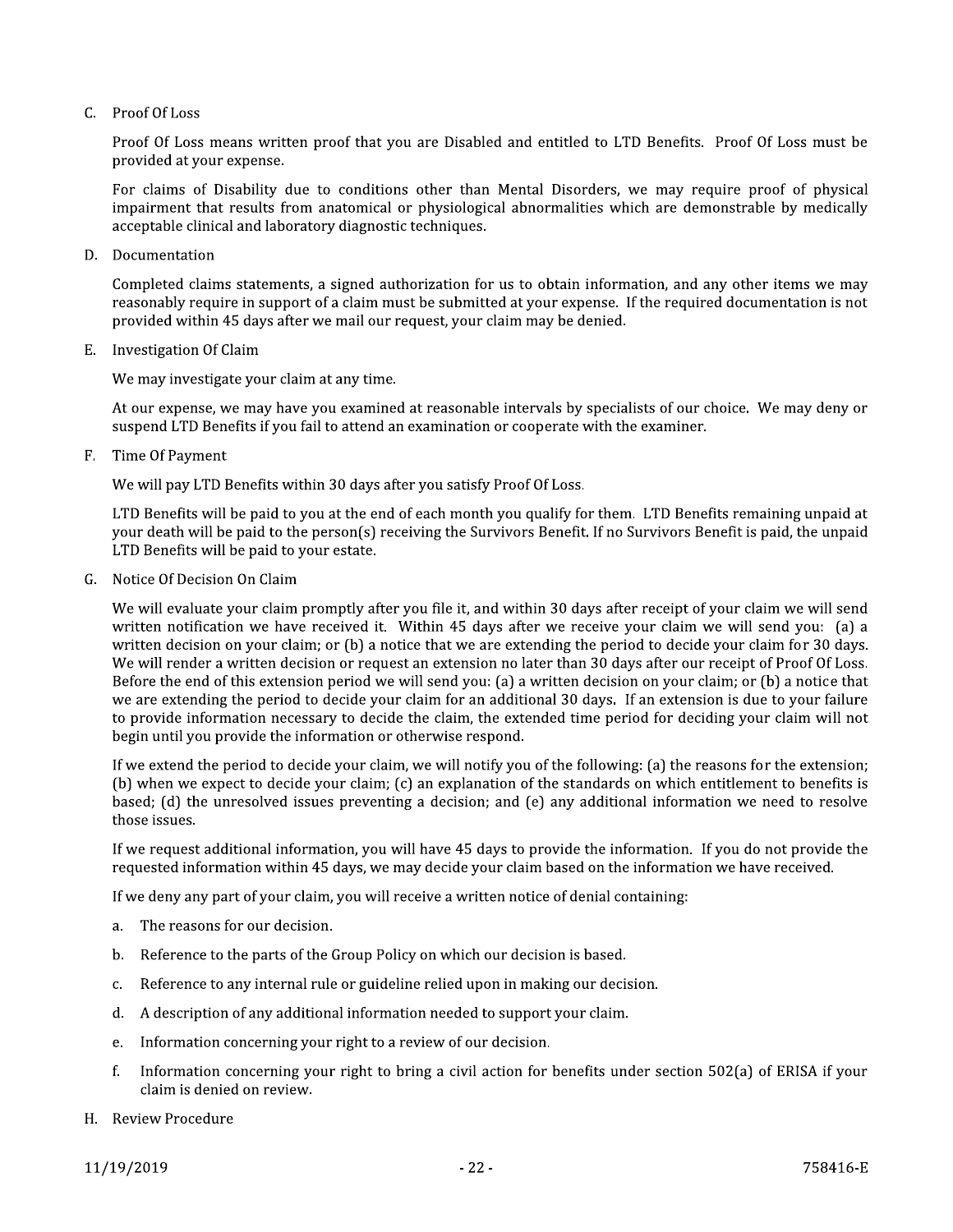If all or part of a claim is denied, you may request a review. You must request a review in writing within 180 days after receiving notice of the denial.

You may send us written comments or other items to support your claim. You may review and receive copies of any non-privileged information that is relevant to your request for review. There will be no charge for such copies. You may request the names of medical or vocational experts who provided advice to us about your claim.

The person conducting the review will be someone other than the person who denied the claim and will not be subordinate to that person. The person conducting the review will not give deference to the initial denial decision. If the denial was based on a medical judgment, the person conducting the review will consult with a qualified health care professional. This health care professional will be someone other than the person who made the original medical judgment and will not be subordinate to that person. Our review will include any written comments or other items you submit to support your claim.

We will review your claim promptly after we receive your request. Within 45 days after we receive your request for review we will send you: (a) a written decision on review; or (b) a notice that we are extending the review period for 45 days. If the extension is due to your failure to provide information necessary to decide the claim on review, the extended time period for review of your claim will not begin until you provide the information or otherwise respond.

If we extend the review period, we will notify you of the following: (a) the reasons for the extension; (b) when we expect to decide your claim on review; and (c) any additional information we need to decide your claim.

If we request additional information, you will have 45 days to provide the information. If you do not provide the requested information within 45 days, we may conclude our review of your claim based on the information we have received.

If we deny any part of your claim on review, you will receive a written notice of denial containing:

- The reasons for our decision. a.
- Reference to the parts of the Group Policy on which our decision is based.  $<sub>b</sub>$ .</sub>
- Reference to any internal rule or guideline relied upon in making our decision. c.
- d. Information concerning your right to receive, free of charge, copies of non-privileged documents and records relevant to your claim.
- e. Information concerning your right to bring a civil action for benefits under section 502(a) of ERISA.

The Group Policy does not provide voluntary alternative dispute resolution options. However, you may contact your local U.S. Department of Labor Office and your State insurance regulatory agency for assistance.

Assignment L

The rights and benefits under the Group Policy are not assignable.

#### (REV PRIV WRDG) LT.CL.OR.2

# **ALLOCATION OF AUTHORITY**

Except for those functions which the Group Policy specifically reserves to the Policyholder or Employer, we have full and exclusive authority to control and manage the Group Policy, to administer claims, and to interpret the Group Policy and resolve all questions arising in the administration, interpretation, and application of the Group Policy.

Our authority includes, but is not limited to:

- 1. The right to resolve all matters when a review has been requested;
- 2. The right to establish and enforce rules and procedures for the administration of the Group Policy and any claim under it:
- 3. The right to determine: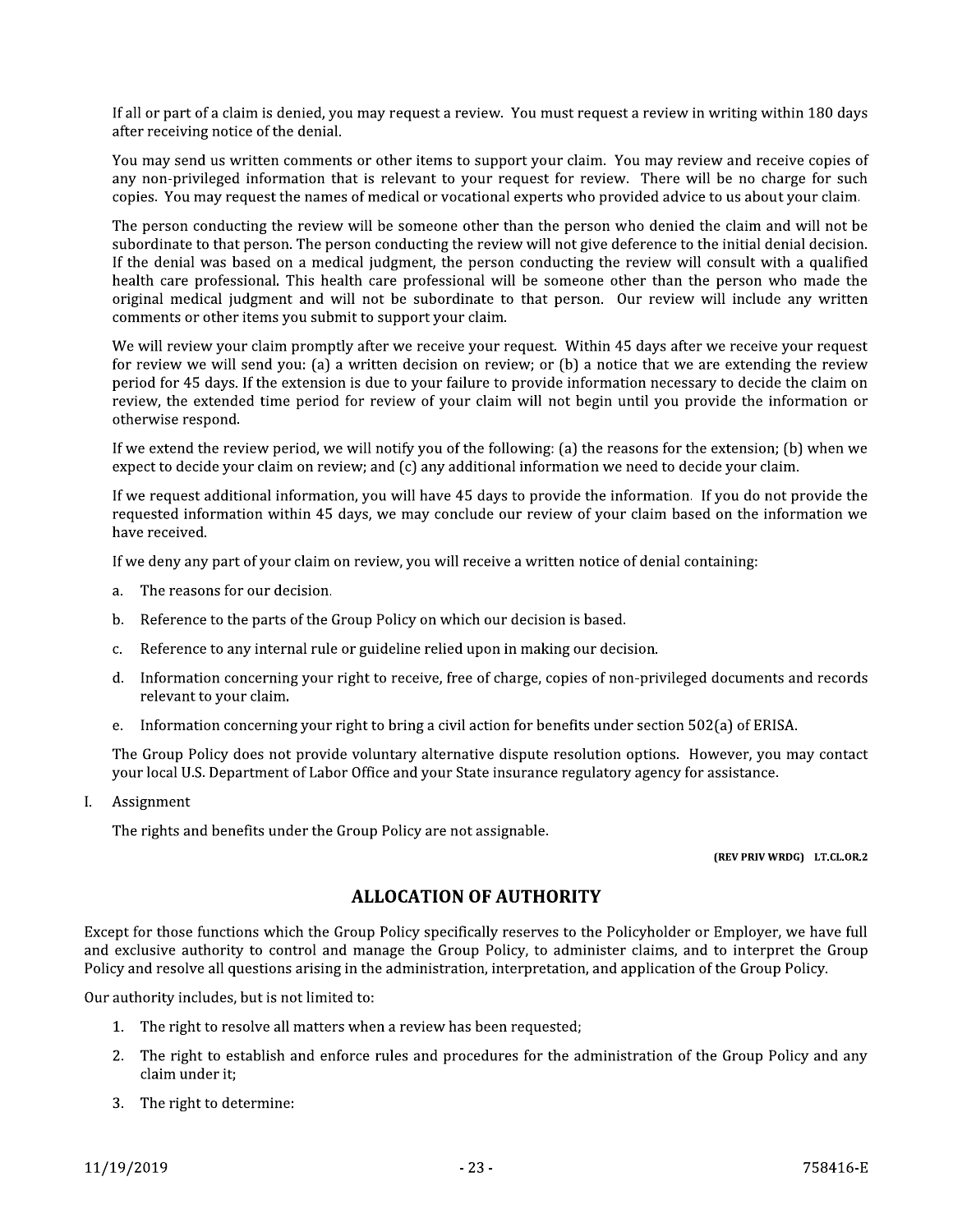- a. Eligibility for insurance;
- b. Entitlement to benefits:
- c. The amount of benefits payable; and
- d. The sufficiency and the amount of information we may reasonably require to determine a., b., or c., above.

Subject to the review procedures of the Group Policy, any decision we make in the exercise of our authority is conclusive and binding.

LT.AL.OT.1

# TIME LIMITS ON LEGAL ACTIONS

No action at law or in equity may be brought until 60 days after you have given us Proof Of Loss. No such action may be brought more than three years after the earlier of:

- 1. The date we receive Proof Of Loss; and
- 2. The time within which Proof Of Loss is required to be given.

LT.TL.OT.1

# **INCONTESTABILITY PROVISIONS**

A. Incontestability Of Insurance

Any statement made to obtain insurance or to increase insurance is a representation and not a warranty.

No misrepresentation will be used to reduce or deny a claim or contest the validity of insurance unless:

- 1. The insurance would not have been approved if we had known the truth; and
- 2. We have given you or any other person claiming benefits a copy of the signed written instrument which contains the misrepresentation.

After insurance has been in effect for two years during the lifetime of the insured, we will not use a misrepresentation to reduce or deny the claim, unless it was a fraudulent misrepresentation.

B. Incontestability Of The Group Policy

Any statement made by the Policyholder or Employer to obtain the Group Policy is a representation and not a warranty.

No misrepresentation by the Policyholder or your Employer will be used to deny a claim or to deny the validity of the Group Policy unless:

- 1. The Group Policy would not have been issued if we had known the truth; and
- We have given the Policyholder or Employer a copy of a written instrument signed by the Policyholder or 2. Employer which contains the misrepresentation.

The validity of the Group Policy will not be contested after it has been in force for two years, except for nonpayment of premiums or fraudulent misrepresentations.

LT.IN.OT.1

# **CLERICAL ERROR, AGENCY, AND MISSTATEMENT**

A. Clerical Error

Clerical error by the Policyholder, your Employer, or their respective employees or representatives will not:

1. Cause a person to become insured.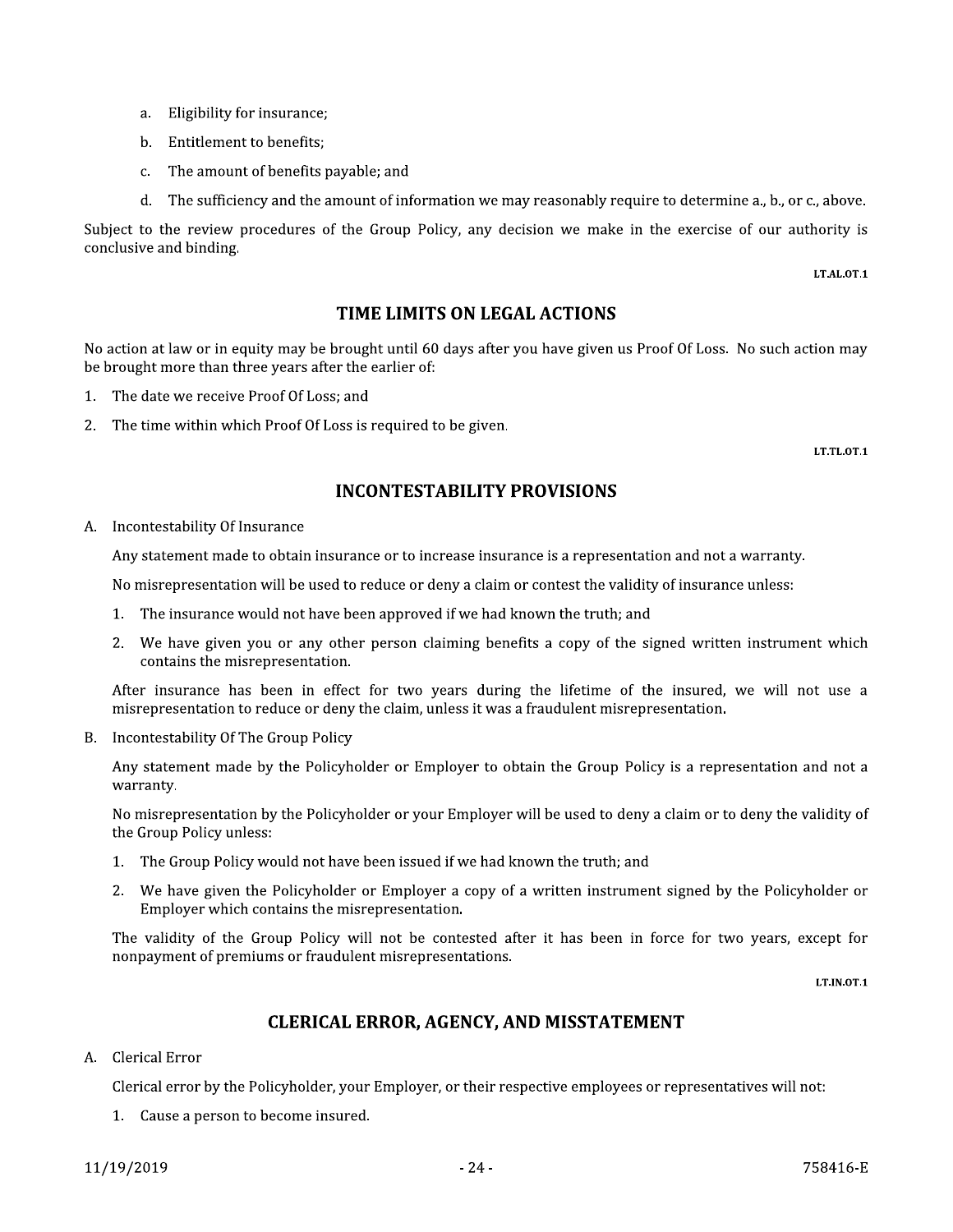- 2. Invalidate insurance under the Group Policy otherwise validly in force.
- 3. Continue insurance under the Group Policy otherwise validly terminated.
- B. Agency

The Policyholder and your Employer act on their own behalf as your agent, and not as our agent. The Policyholder and your Employer have no authority to alter, expand or extend our liability or to waive, modify or compromise any defense or right we may have under the Group Policy.

C. Misstatement Of Age

If a person's age has been misstated, we will make an equitable adjustment of premiums, benefits, or both. The adjustment will be based on:

- 1. The amount of insurance based on the correct age; and
- 2. The difference between the premiums paid and the premiums which would have been paid if the age had been correctly stated.

LT.CE.OT.1

# **TERMINATION OR AMENDMENT OF THE GROUP POLICY**

The Group Policy may be terminated by us or the Policyholder according to its terms. It will terminate automatically for nonpayment of premium. The Policyholder may terminate the Group Policy in whole, and may terminate insurance for any class or group of Members, at any time by giving us written notice.

Benefits under the Group Policy are limited to its terms, including any valid amendment. No change or amendment will be valid unless it is approved in writing by one of our executive officers and given to the Policyholder for attachment to the Group Policy. If the terms of the certificate differ from the Group Policy, the terms stated in the Group Policy will govern. The Policyholder, your Employer, and their respective employees or representatives have no right or authority to change or amend the Group Policy or to waive any of its terms or provisions without our signed written approval.

We may change the Group Policy in whole or in part when any change or clarification in law or governmental regulation affects our obligations under the Group Policy, or with the Policyholder's consent.

Any such change or amendment of the Group Policy may apply to current or future Members or to any separate classes or groups of Members.

LT.TA.OT.1

# **DEFINITIONS**

Benefit Waiting Period means the period you must be continuously Disabled before LTD Benefits become payable. No LTD Benefits are payable for the Benefit Waiting Period. See Coverage Features.

Contributory means insurance is elective and Members pay all or part of the premium for insurance.

CPI-W means the Consumer Price Index for Urban Wage Earners and Clerical Workers published by the United States Department of Labor. If the CPI-W is discontinued or changed, we may use a comparable index. Where required, we will obtain prior state approval of the new index.

Employer means an employer (including approved affiliates and subsidiaries) for which coverage under the Group Policy is approved in writing by us.

Group Policy means the group LTD insurance policy issued by us to the Policyholder and identified by the Group Policy Number.

Indexed Predisability Earnings means your Predisability Earnings adjusted by the rate of increase in the CPI-W. During your first year of Disability, your Indexed Predisability Earnings are the same as your Predisability Earnings. Thereafter, your Indexed Predisability Earnings are determined on each anniversary of your Disability by increasing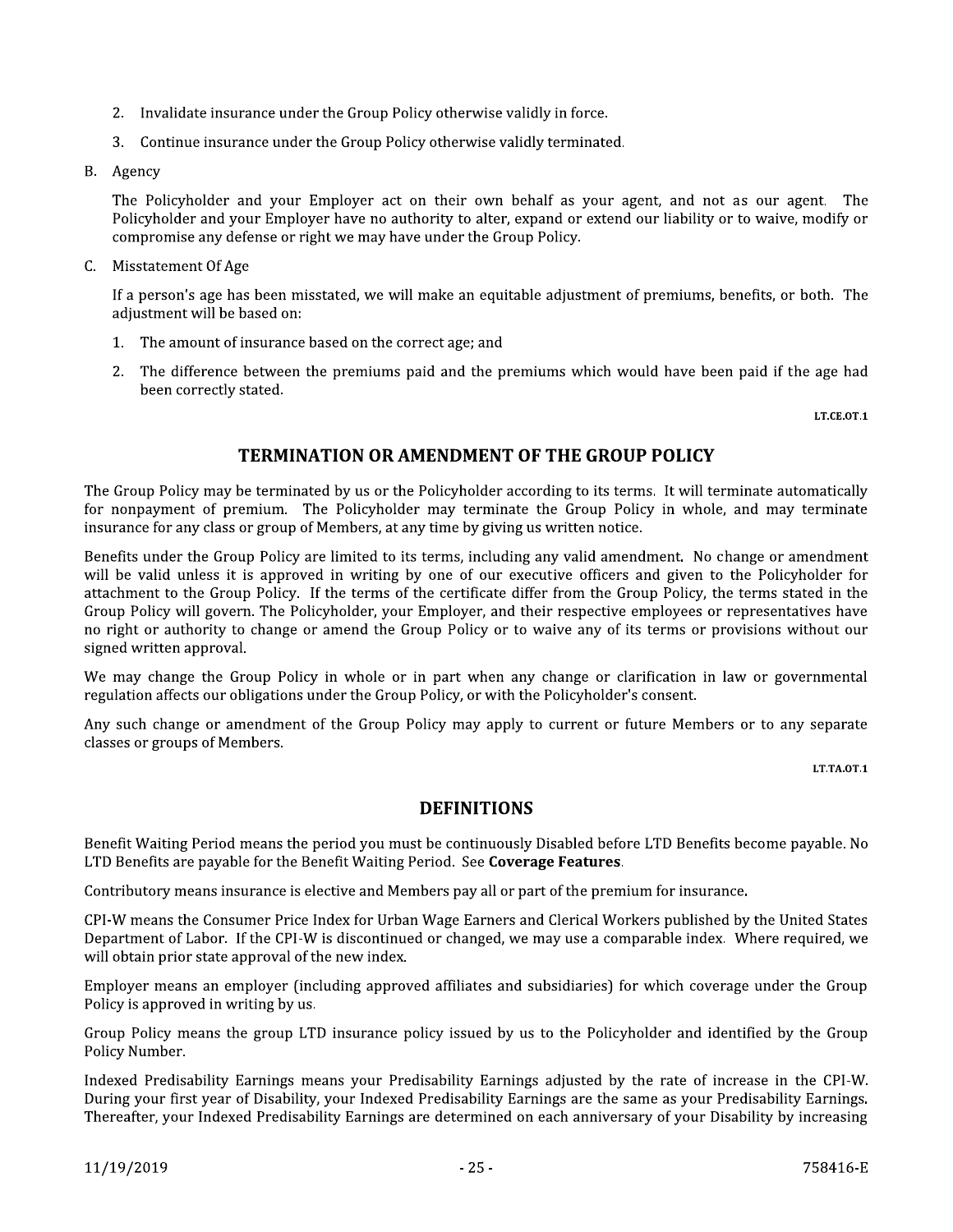the previous year's Indexed Predisability Earnings by the rate of increase in the CPI-W for the prior calendar year. The maximum adjustment in any year is 10%. Your Indexed Predisability Earnings will not decrease, even if the CPI-W decreases.

Injury means an injury to the body.

LTD Benefit means the monthly benefit payable to you under the terms of the Group Policy.

Maximum Benefit Period means the longest period for which LTD Benefits are payable for any one period of continuous Disability, whether from one or more causes. It begins at the end of the Benefit Waiting Period. No LTD Benefits are payable after the end of the Maximum Benefit Period, even if you are still Disabled. See Coverage Features.

Noncontributory means (a) insurance is nonelective and the Policyholder or Employer pay the entire premium for insurance; or (b) the Policyholder or Employer require all eligible Members to have insurance and to pay all or part of the premium for insurance.

Physical Disease means a physical disease entity or process that produces structural or functional changes in the body as diagnosed by a Physician.

Physician means a licensed M.D. or D.O., acting within the scope of the license. Physician does not include you or your Spouse, or the brother, sister, parent, or child of either you or your Spouse.

Pregnancy means your pregnancy, childbirth, or related medical conditions, including complications of pregnancy.

Prior Plan means your Employer's group long term disability insurance plan in effect on the day before the effective date of your Employer's participation under the Group Policy and which is replaced by coverage under the Group Policy.

Spouse means:

- 1. A person to whom you are legally married; or
- 2. Your Domestic Partner. Your Domestic Partner means an individual recognized as such under applicable law.

Spouse means:

- 1. A person to whom you are legally married; or
- 2. Your Domestic Partner. Domestic Partner means a person with whom you have completed an affidavit of declaration of domestic partnership, submitted that affidavit to the Employer, and filed that affidavit for public record if required by law; or an individual recognized as your domestic partner under applicable law.

#### (DOM STAT\_DOM ENHNCD) LT.DF.OR.1X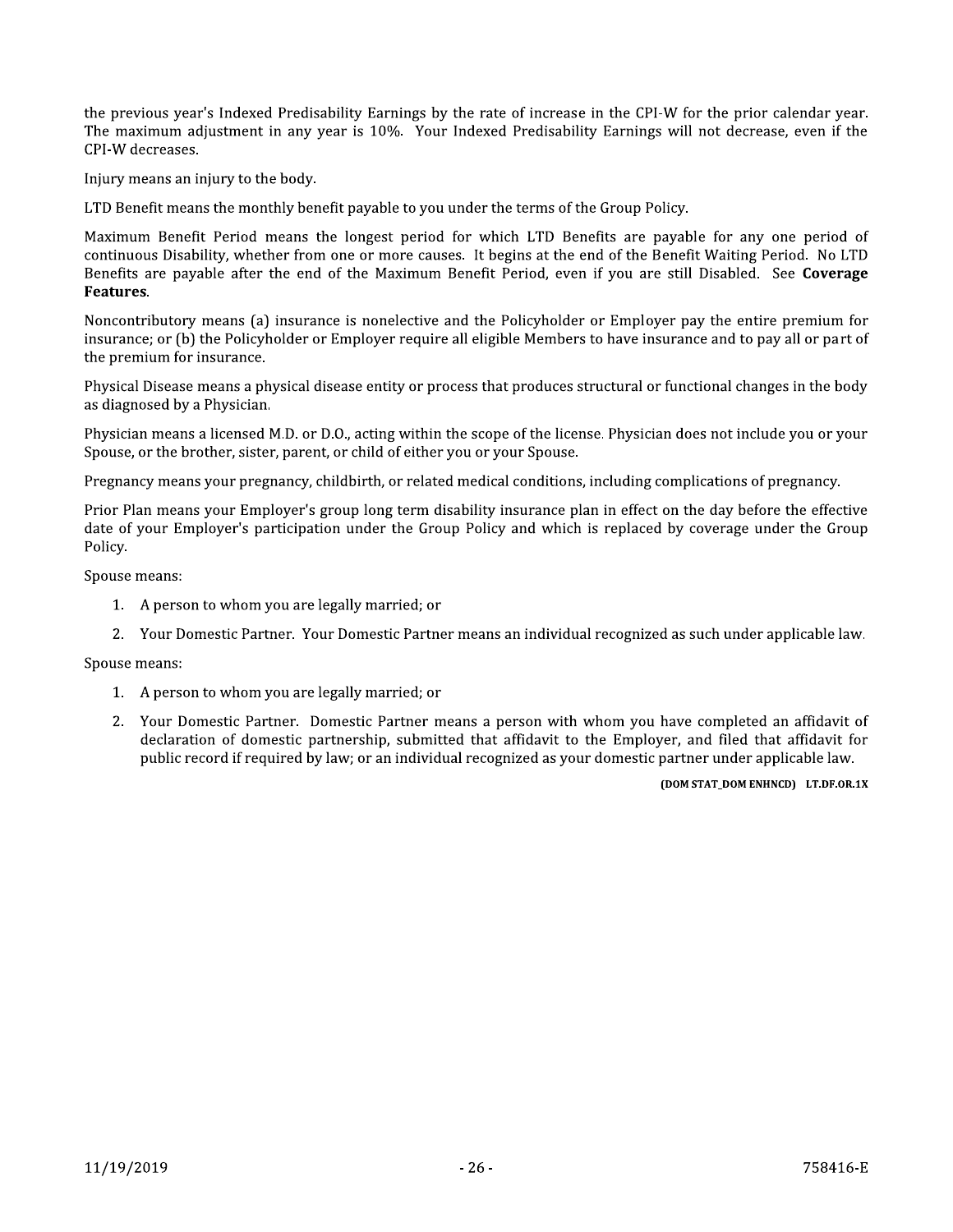# **POLICYHOLDER PROVISIONS**

#### A. Premiums

The premium due on each Premium Due Date is the sum of the premiums for all persons then insured. Premium Rates are shown in Coverage Features.

#### **B.** Contributions From Members

The Policyholder determines the amount, if any, of each Member's contribution toward the cost of insurance.

#### C. Changes In Premium Rates

We may change Premium Rates whenever:

- 1. A change or clarification in law or governmental regulation affects the amount payable under the Group Policy. Any such change in Premium Rates will reflect only the change in our obligations.
- 2. Factors material to underwriting the risk we assumed under the Group Policy with respect to an Employer, including, but not limited to, number of persons insured, age, Predisability Earnings, gender, and occupational classification, changes by 25% or more.
- 3. The premium contribution arrangement for Members is changed or varies from that stated in the Group Policy when issued or last renewed.
- 4. We and the Policyholder or the Employer mutually agree to change Premium Rates.

Except as provided above, Premium Rates will not be changed during the Initial Rate Guarantee Period shown in Coverage Features. Thereafter, except as provided above, we may change Premium Rates upon 270 days advance written notice to the Policyholder. Any such change in Premium Rates may be made effective on any Premium Due Date, but no such change will be made more than once in any contract year. Contract years are successive 12 month periods computed from the end of the Initial Rate Guarantee Period.

D. Payment Of Premiums

All premiums are due on the Premium Due Dates shown in Coverage Features.

Each premium is payable on or before its Premium Due Date directly to us at our home office. The payment of each premium by the Policyholder as it becomes due will maintain the Group Policy in force until the next Premium Due Date.

E. Grace Period And Termination For Nonpayment

If a premium is not paid on or before its Premium Due Date, it may be paid during the following Grace Period of 60 days. The Group Policy or an Employer's coverage under the Group Policy will remain in force during the Grace Period.

If the premium is not paid during the Grace Period, the Group Policy will terminate automatically at the end of the Grace Period.

The Policyholder is liable for premium for coverage during the Grace Period. We may charge interest at the legal rate for any premium which is not paid during the Grace Period, beginning with the first day after the Grace Period.

F. Termination For Other Reasons

The Policyholder may terminate the Group Policy by giving us written notice. The effective date of termination will be the later of:

- 1. The date stated in the notice; and
- 2. The date we receive the notice.